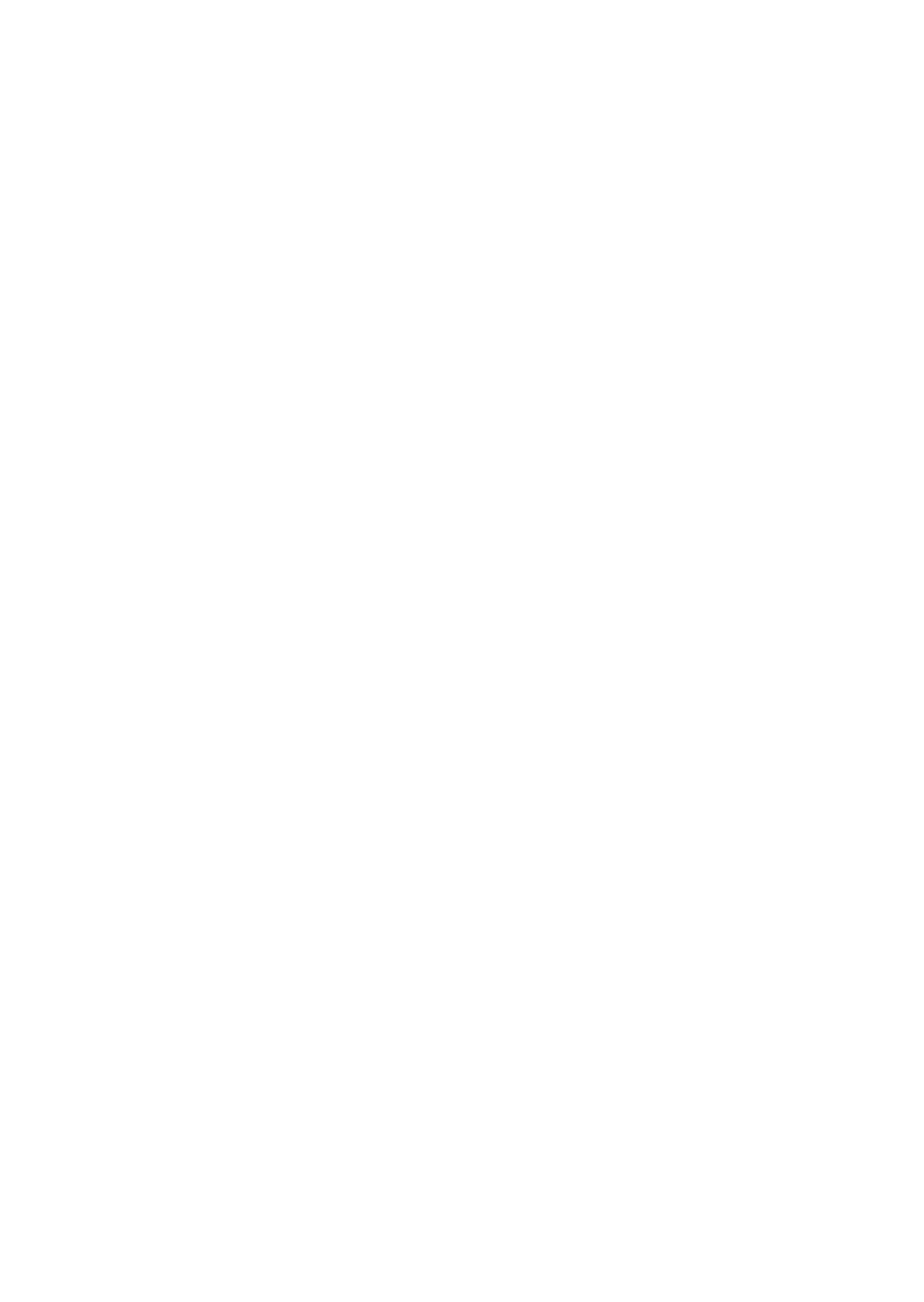# IAMS 0002 / 0022 / 0020

# **CONTENTS**

| When front LED lights red / display shows AO.ER    | 4<br>5<br>$\frac{5}{7}$<br>$\overline{7}$<br>8<br>8 |
|----------------------------------------------------|-----------------------------------------------------|
|                                                    | 9                                                   |
|                                                    | 10<br>11                                            |
|                                                    | 12                                                  |
|                                                    | 13                                                  |
| Visualisation in the PGM of sensor error detection |                                                     |
|                                                    | 18                                                  |
|                                                    | 18                                                  |
|                                                    | 19                                                  |
|                                                    | 20                                                  |
|                                                    | 21                                                  |
|                                                    | 22                                                  |
|                                                    | 29                                                  |
| Routing diagram, Advanced settings (ADV.SET)       | 32                                                  |
| Routing diagram,                                   |                                                     |
|                                                    | 33                                                  |
|                                                    | 34<br>36                                            |
|                                                    | 37                                                  |
|                                                    | 38                                                  |
|                                                    | 38                                                  |
|                                                    | 39                                                  |
|                                                    |                                                     |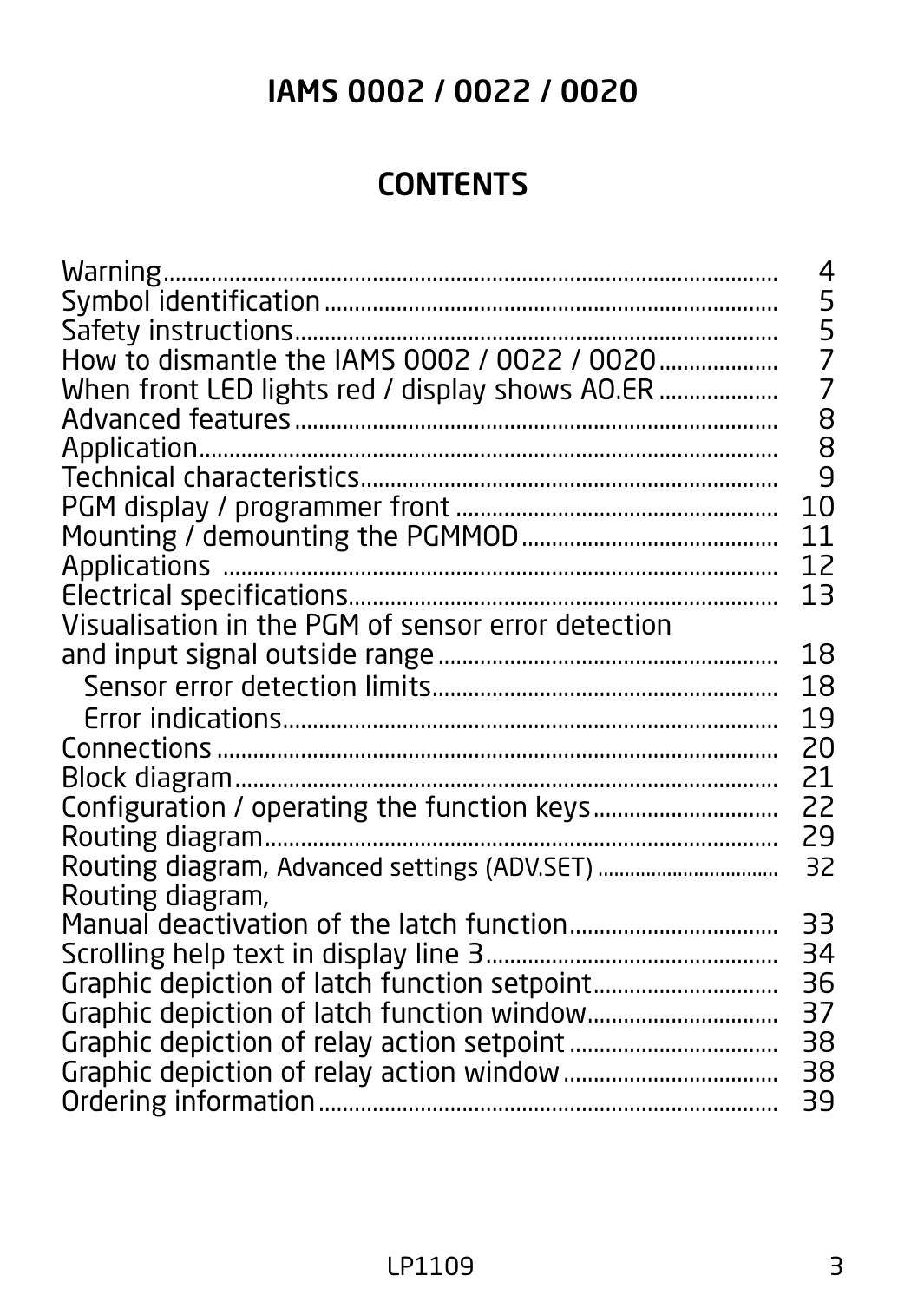# WARNING

<span id="page-3-0"></span>

The IAMS devices are designed for connection to hazardous electric voltages.

Ignoring this warning can result in severe personal injury or mechanical damage.

To avoid the risk of electric shock and fire, the safety instructions of this manual must be observed and the guidelines followed. The specifications must not be exceeded, and the device must only be applied as described in the following.

Prior to the commissioning of the device, this manual must be examined carefully.

Only qualified personnel (technicians) should install these devices. If the equipment is used in a manner not specified by the manufacturer, the protection provided by the equipment may be impaired.



# **WARNING**

Until the devices are fixed, do not connect hazardous voltages to the devices.

The following operations should only be carried out on a disconnected devices and under ESD safe conditions:

 General mounting, connection and disconnection of wires. Troubleshooting the device.



Repair of the device must be done by Red Lion Controls only.



# WARNING

To keep the safety distances, the relay contacts on the devices must not be connected to both hazardous and non-hazardous voltages at the same time.

The IAMS devices must be mounted on a DIN rail according to DIN 46277.



# **WARNING**

Do not open the front plate of the devices as this will cause damage to the connector for the display / programming module PGMMOD00. This devices contains no DIP-switches or jumpers.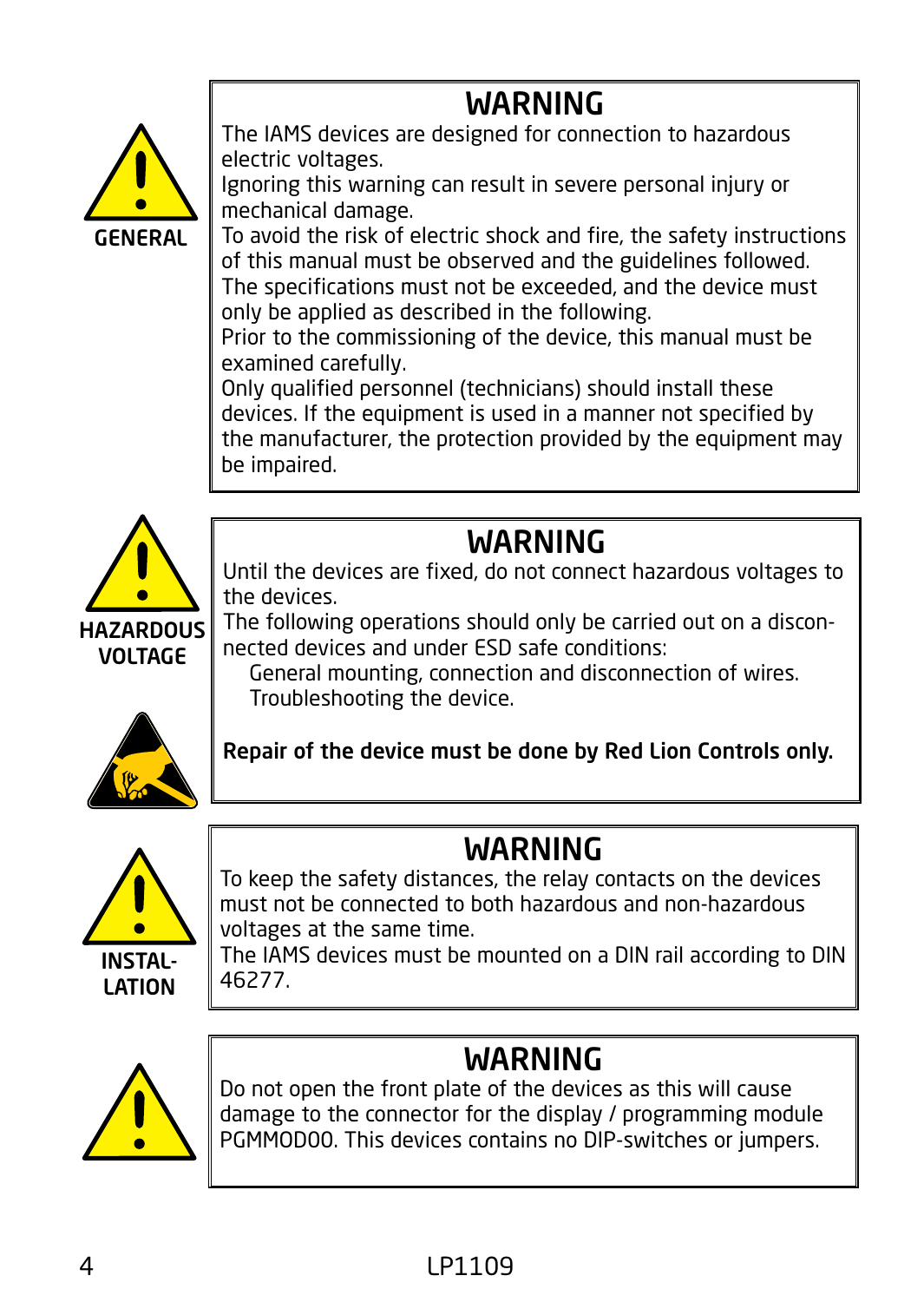# SYMBOL IDENTIFICATION

<span id="page-4-0"></span>

Triangle with an exclamation mark: Warning / demand. Potentially lethal situations.



The CE mark proves the compliance of the device with the essential requirements of the directives.



 $\boxed{\Box}$  The double insulation symbol shows that the device is protected by double or reinforced insulation.

# SAFETY INSTRUCTIONS

#### **DEFINITIONS**

Hazardous voltages have been defined as the ranges: 75 to 1500 Volt DC, and 50 to 1000 Volt AC.

Technicians are qualified persons educated or trained to mount, operate, and also troubleshoot technically correct and in accordance with safety regulations.

Operators, being familiar with the contents of this manual, adjust and operate the knobs or potentiometers during normal operation.

#### RECEIPT AND UNPACKING

Unpack the device without damaging it. The packing should always follow the device until this has been permanently mounted.

Check at the receipt of the module whether the type corresponds to the one ordered.

#### ENVIRONMENT

Avoid direct sunlight, dust, high temperatures, mechanical vibrations and shock, as well as rain and heavy moisture. If necessary, heating in excess of the stated limits for ambient temperatures should be avoided by way of ventilation. All devices fall under Installation Category II, Pollution Degree 1, and Insulation Class II.

#### **MOUNTING**

Only technicians who are familiar with the technical terms, warnings, and instructions in the manual and who are able to follow these should connect the devices. Should there be any doubt as to the correct handling of the device, please contact your local distributor or, alternatively,

Red Lion Controls www.redlion.net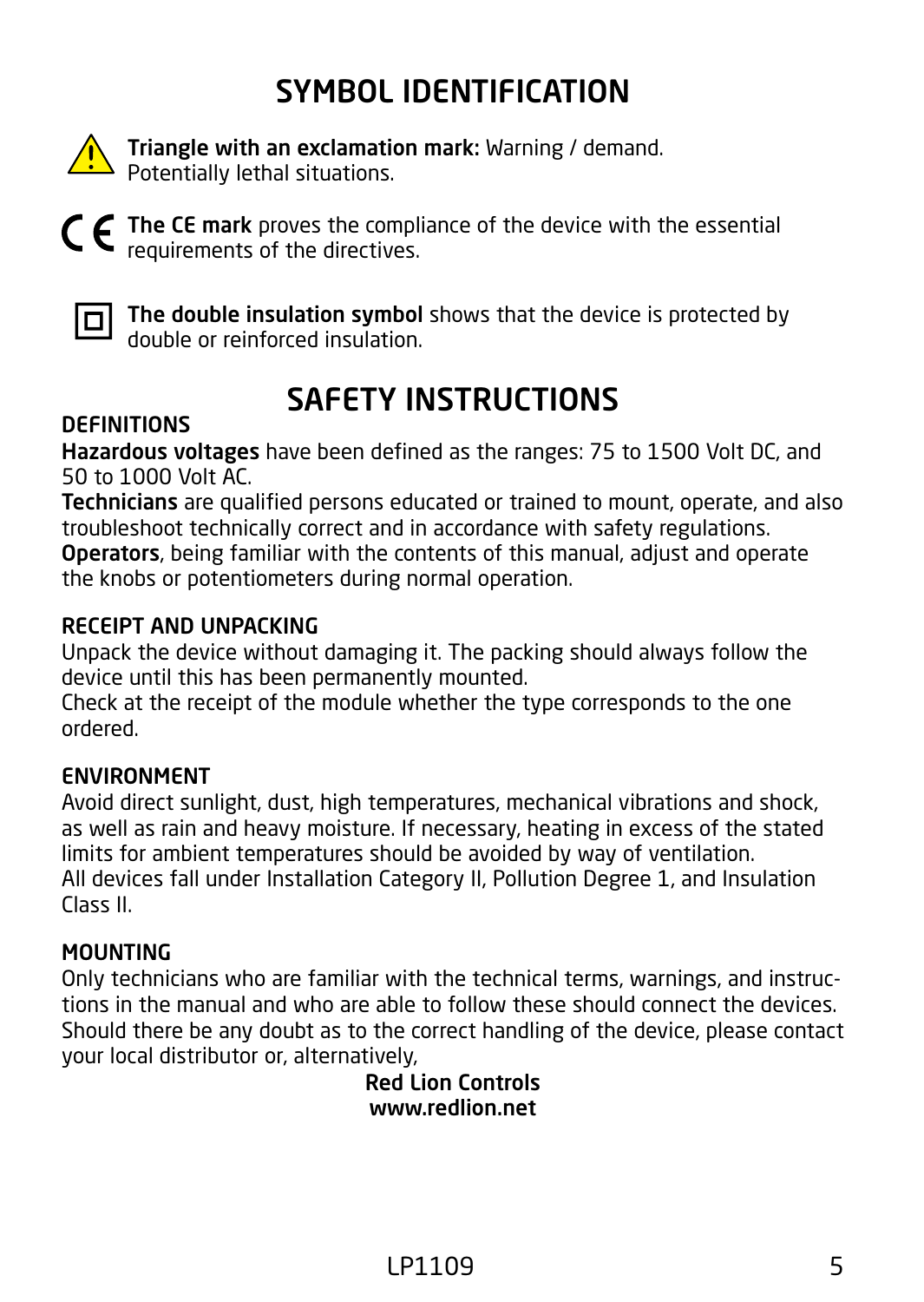Mounting and connection of the devices should comply with national legislation for mounting of electric materials, i.e. wire cross section, protective fuse, and location. Descriptions of input / output and supply connections are shown in the block diagram and side label.

The following apply to fixed hazardous voltages-connected devices:

The max. size of the protective fuse is 10 A and, together with a power switch, it should be easily accessible and close to the device. The power switch should be marked with a label indicating that it will switch off the voltage to the device.

#### UL INSTALLATION REQUIREMENTS

| Use 60/75°C copper conducters only           |  |
|----------------------------------------------|--|
| For use only in pollution degree 2 or better |  |
| Max. ambient temperature  60°C               |  |
|                                              |  |
|                                              |  |

#### CALIBRATION AND ADJUSTMENT

During calibration and adjustment, the measuring and connection of external voltages must be carried out according to the specifications of this manual. The technician must use tools and instruments that are safe to use.

#### NORMAL OPERATION

Operators are only allowed to adjust and operate devices that are safely fixed in panels, etc., thus avoiding the danger of personal injury and damage. This means there is no electrical shock hazard, and the device is easily accessible.

#### CLEANING

When disconnected, the device may be cleaned with a cloth moistened with distilled water.

#### LIABILITY

To the extent that the instructions in this manual are not strictly observed, the customer cannot advance a demand against Red Lion Controls that would otherwise exist according to the concluded sales agreement.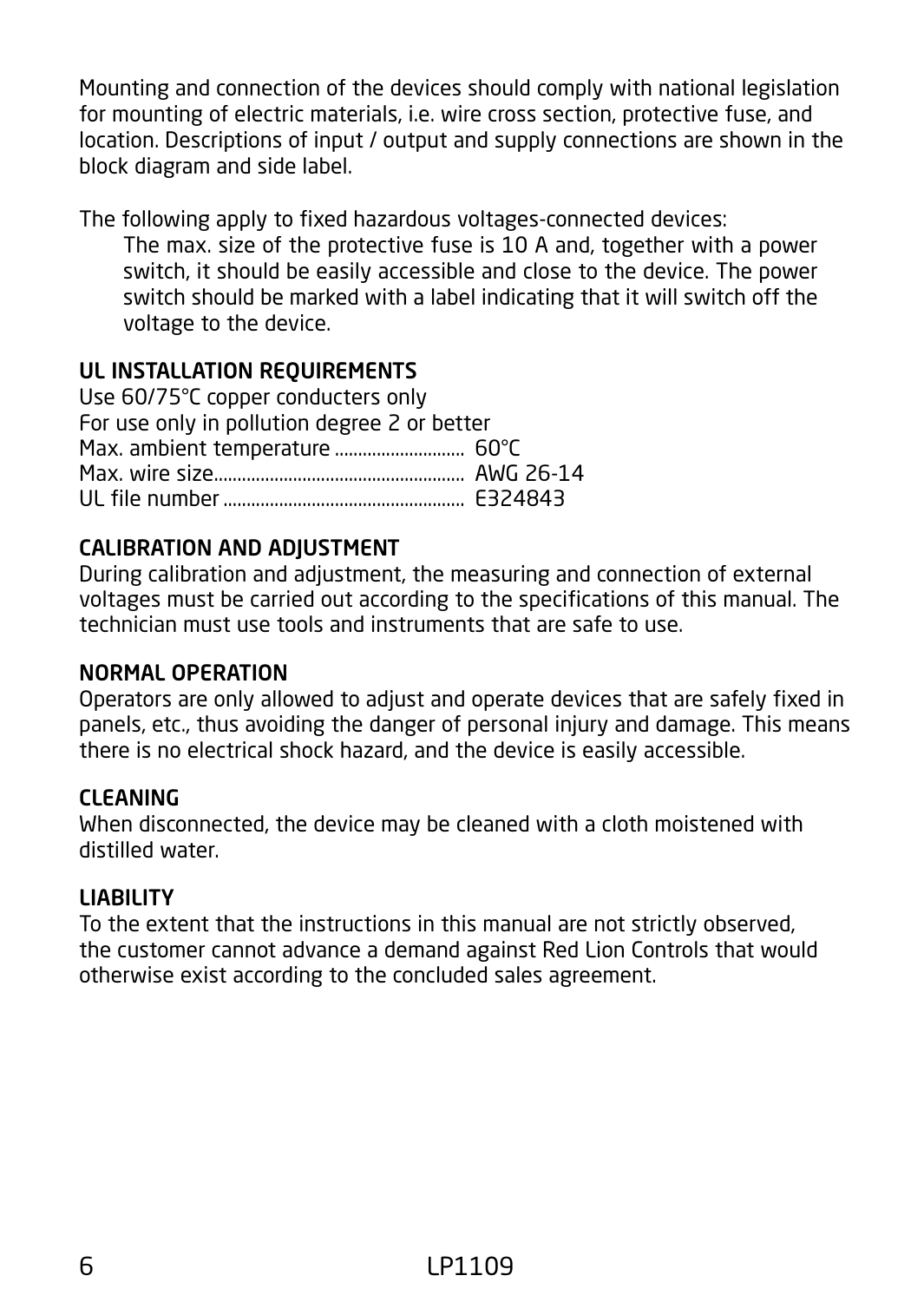# <span id="page-6-0"></span>HOW TO DISMANTLE THE IAMS 0002 / 0022 / 0020

First, remember to demount the connectors with hazardous voltages.



#### Picture 1:

Detach the device from the DIN rail by lifting the bottom lock.

### When front LED lights red / display shows AO.ER

IAMS0002 and IAMS0022 are designed as SIL 2 devices with a high safety level. Therefore, a continuous measurement of the outgoing current is carried out on a 4...20 mA and 20...4 mA output signal. If the current output signal is different from the internal calculated output value or the current output is 0 (due to e.g. an open circuit breakage), an error mode switches on the red front LED. This function is not a default option but must be actively selected via the programming menu (S4-20 & S20-4).

The error mode can only be reset by switching off and then switching on the supply voltage to the device.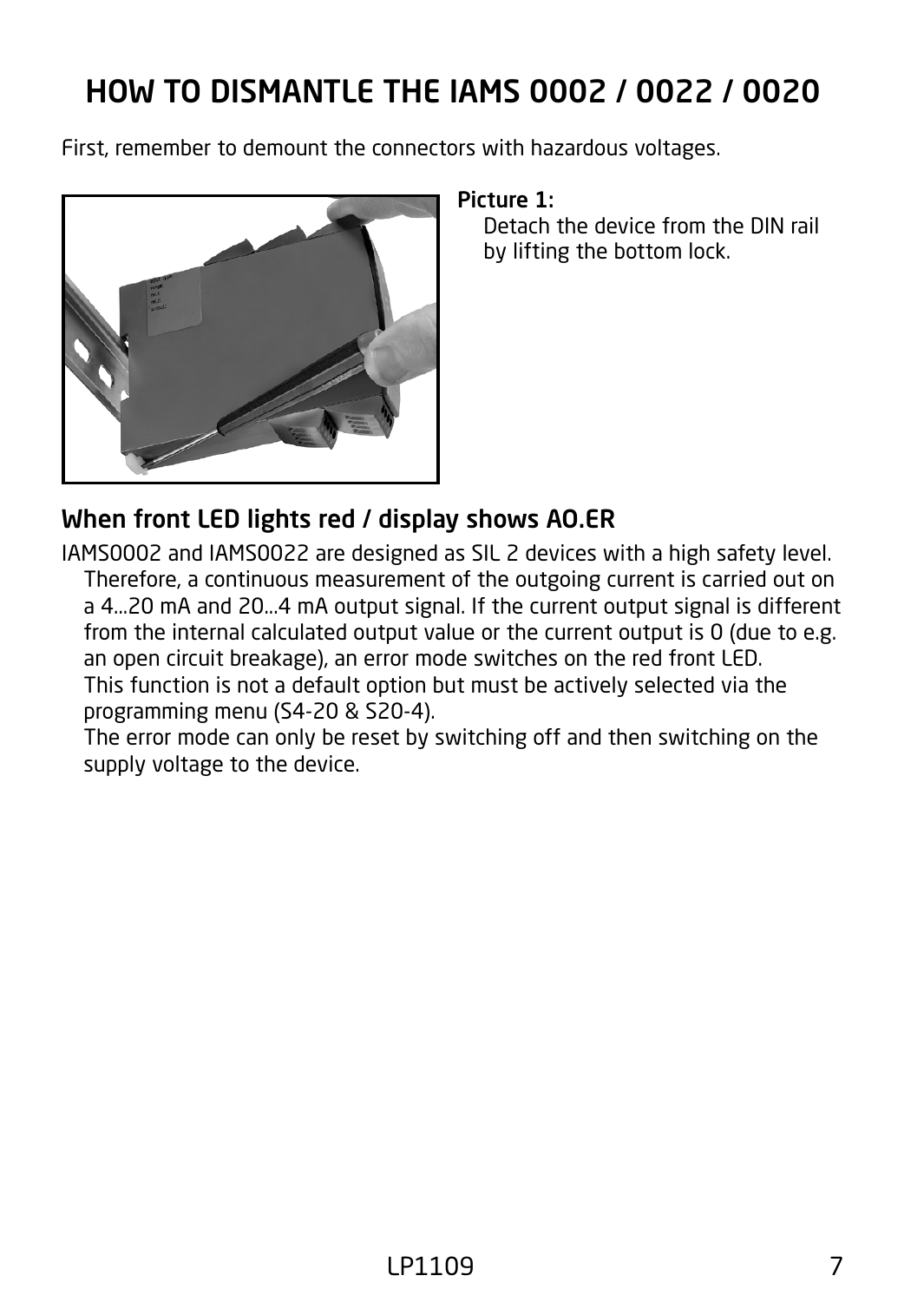# IAMS 0002 / 0022 / 0020

- <span id="page-7-0"></span>*• Input for RTD, TC, Ohm, potentiometer, mA and V*
- *2-wire supply > 16 V*
- *2 adjustable alarm limits*
- *FM-approved for installation in Div. 2*
- *Output for current , voltage and 2 relays*
- *Universal AC or DC supply*

#### Advanced features

• Programmable by way of detachable display front (PGMMOD 00/C1), process calibration, signal simulation, password protection, error diagnostics and selection of help text available in several languages.

### Application

- Linearised, electronic temperature measurement with RTD or TC sensor.
- Conversion of linear resistance variation to a standard analogue current / voltage signal, i.e. from solenoids and butterfly valves or linear movements with attached potentiometer.
- Power supply and signal isolator for 2-wire transmitters.
- Process control with 2 pairs of potential-free relay contacts and analogue output.
- Process control with 2 pairs of potential-free relay contacts which can be configured to suit any application.
- Process control with standard analogue output.
- Galvanic separation of analogue signals and measurement of floating signals.
- The IAMS0002 and IAMS0022 have been designed according to strict safety requirements and is thus suitable for application in SIL 2 installations.
- Trip amplifier with window function allowing the relay to change state within a high and a low setpoint on the input span.
- Relay latch function, where the relay is activated and can only be reset manually.
- Sophisticated sensor error surveillance, where one relay holds the state immediately prior to the sensor error, thus allowing the process to continue. The other relay can be set for sensor error alarm so that the defect sensor can be replaced immediately.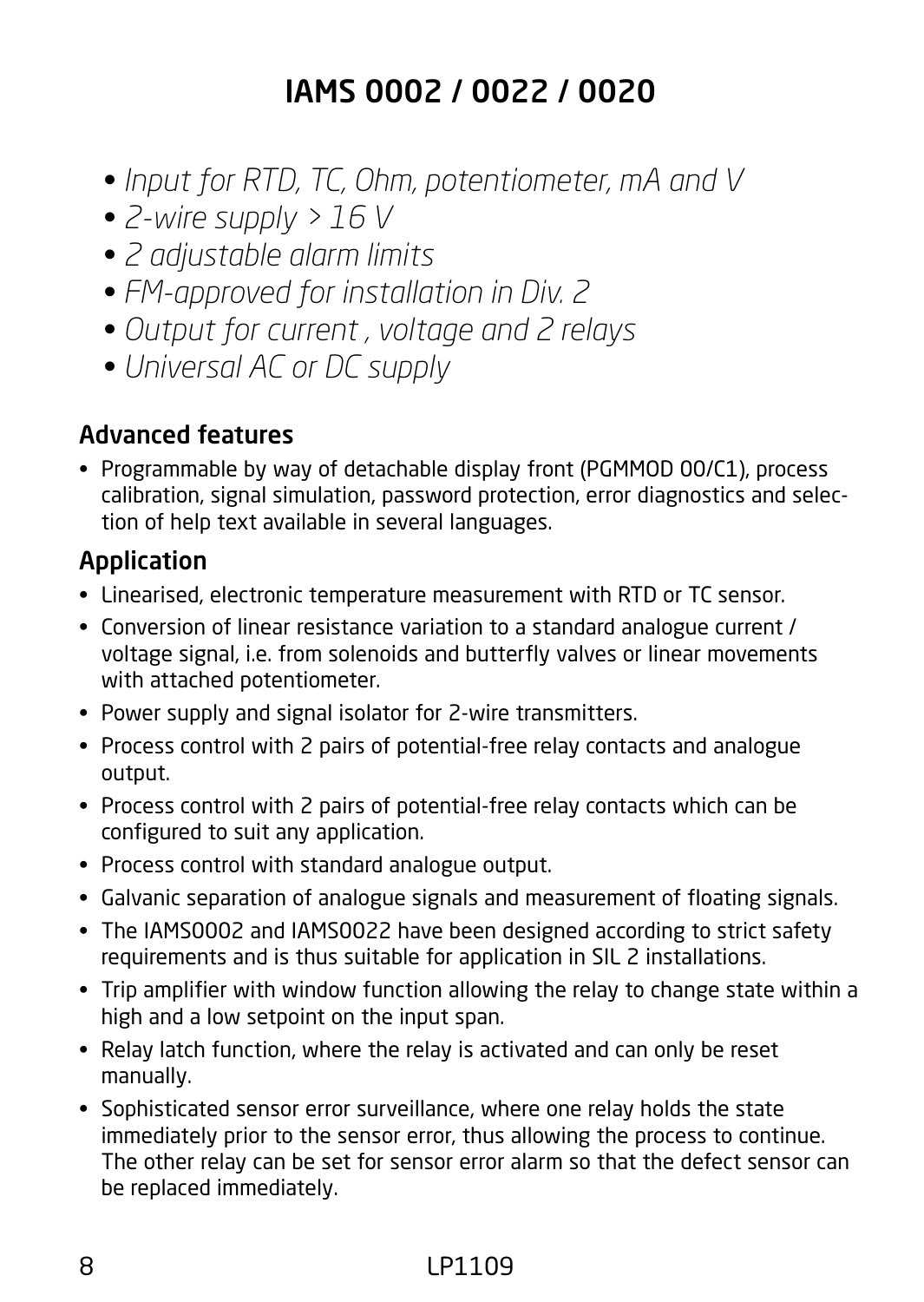# <span id="page-8-0"></span>Technical characteristics

- When the devices are used in combination with a programming front (PGMMOD 00/C1), all operational parameters can be modified to suit any application. As the devices are designed with electronic hardware switches, it is not necessary to open the device for setting of DIP-switches.
- A green / red front LED indicates normal operation and malfunction. A yellow LED is ON for each active output relay.
- Continuous check of vital stored data for safety reasons.
- 3-port 2.3 kVAC galvanic isolation.
- 4-port 2.3 kVAC galvanic isolation. (IAMS0022)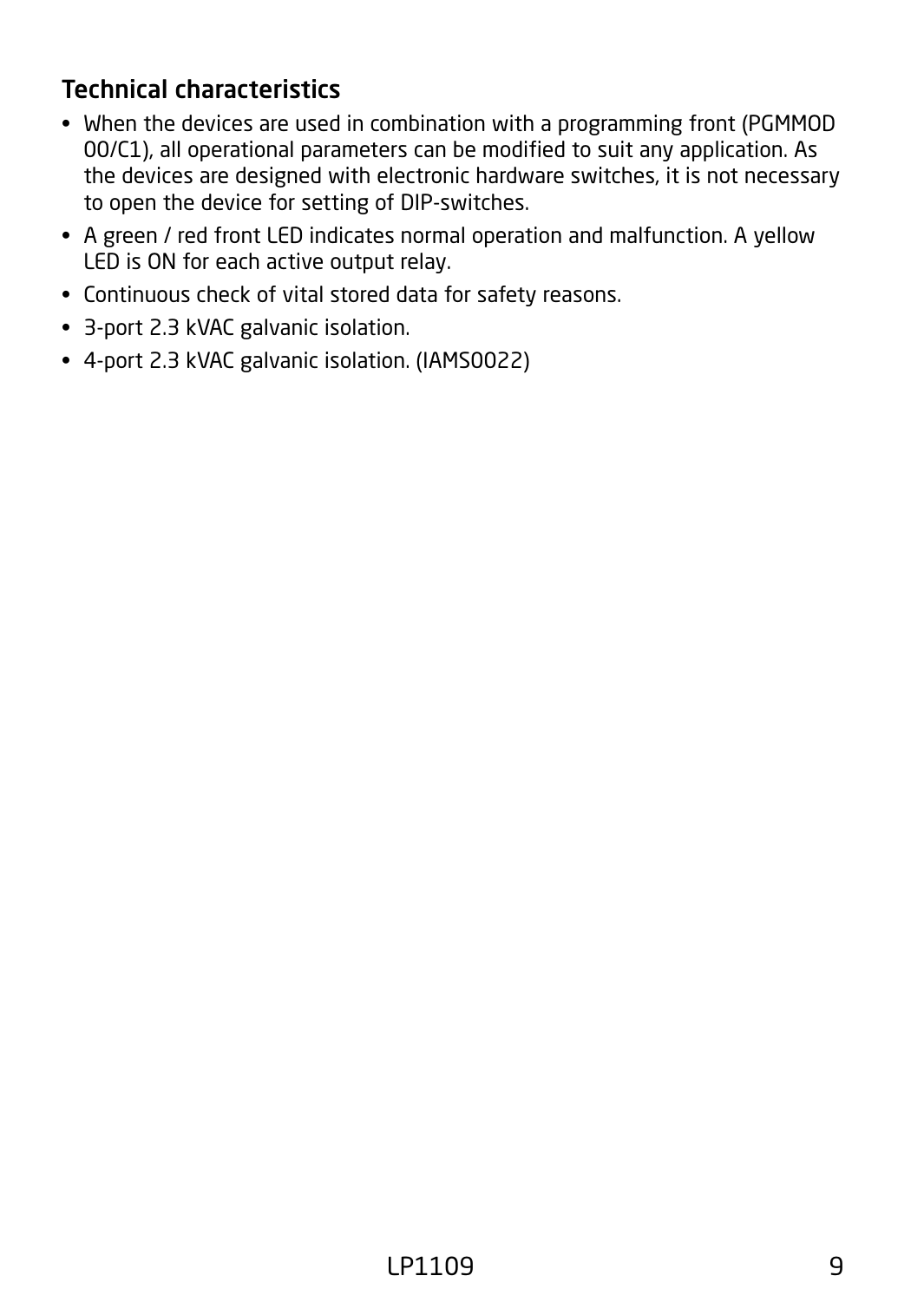# PGM DISPLAY / PROGRAMMER FRONT

<span id="page-9-0"></span>

#### Functionality

The simple and easily understandable menu structure and the explanatory help texts guide you effortlessly and automatically through the configuration steps, thus making the product very easy to use. Functions and configuration options are described in the section "Configuration / operating the function keys".

### Application

- Communications interface for modification of operational parameters in the IAMS devices.
- Can be moved from one device to another and download the configuration of the first transmitter to subsequent transmitters.
- Fixed display for readout of process data and status.

### Technical characteristics

- LCD display with 4 lines; Line 1 (H=5.57 mm) shows input signal, line 2 (H=3.33 mm) shows units, line 3 (H=3.33 mm) shows analogue output or tag no. and line 4 shows communication and relay status.
- Programming access can be blocked by assigning a password. The password is saved in the transmitter in order to ensure a high degree of protection against unauthorised modifications to the configuration.

### Mounting / installation

• Click PGM onto the front of the device.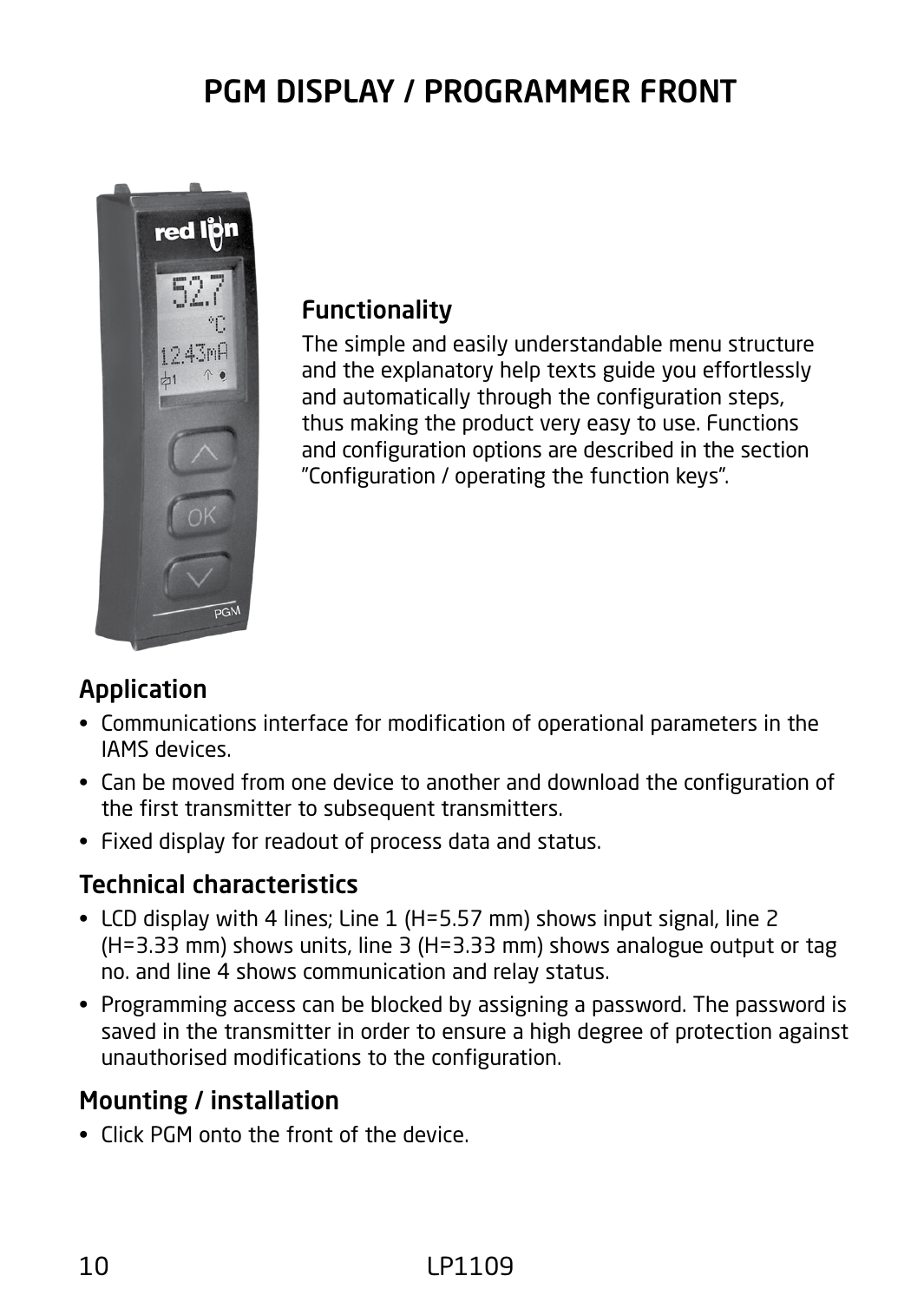# MOUNTING / DEMOUNTING THE PGMMOD

<span id="page-10-0"></span>1: Insert the tabs of PGMMOD into the holes at the top of the device.

2: Swing PGMMOD into place.

# Demounting of PGMMOD

3: Push the release button on the bottom of PGMMOD and swing PGMMOD up.

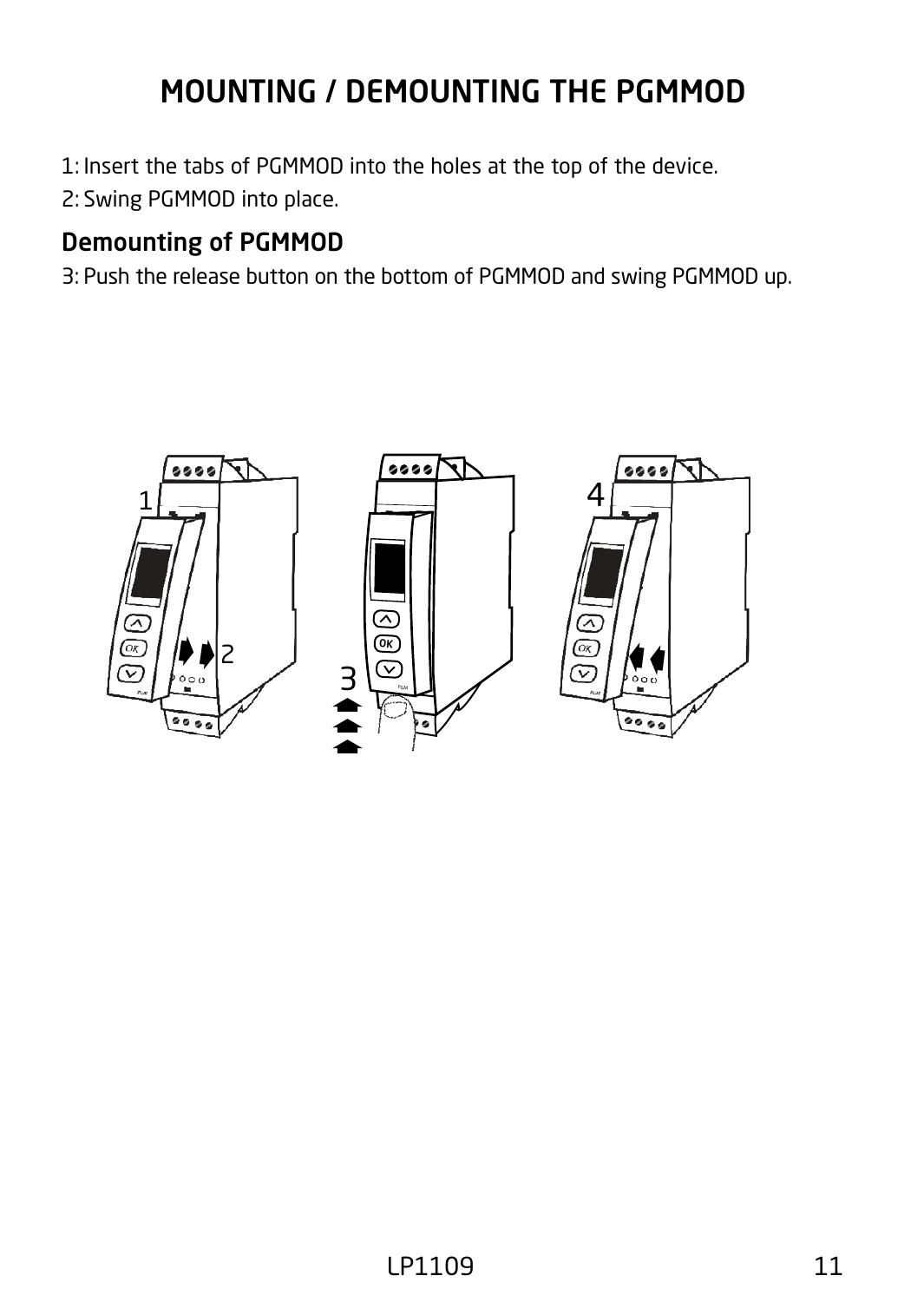# APPLICATIONS





Analogue, 0/4...20 mA and voltage

Supply:

<span id="page-11-0"></span>Input signals:

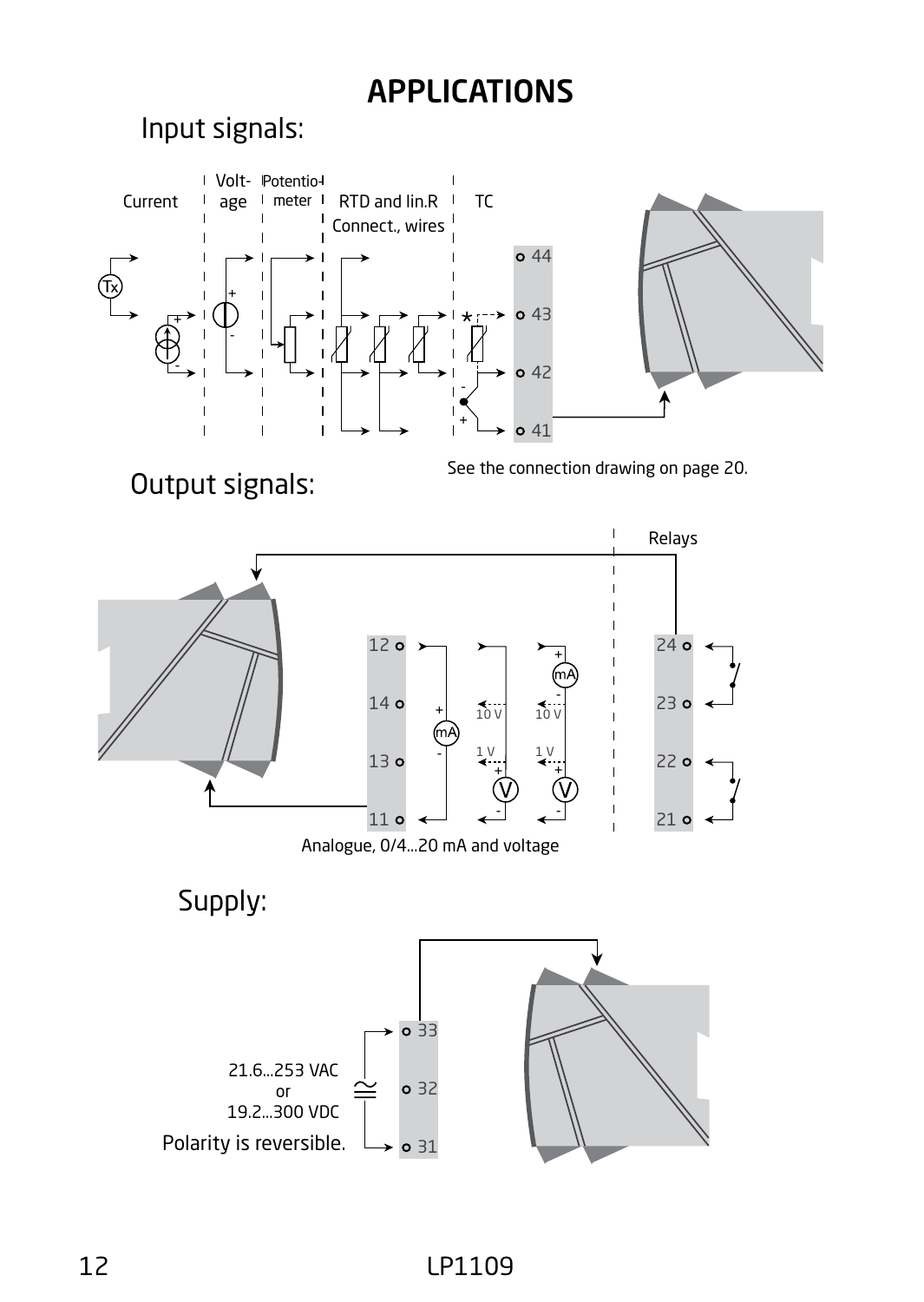# <span id="page-12-0"></span>Electrical specifications

| <b>Environmental conditions</b>                            |                                   |
|------------------------------------------------------------|-----------------------------------|
|                                                            |                                   |
|                                                            |                                   |
|                                                            |                                   |
|                                                            |                                   |
| <b>Mechanical specifications</b>                           |                                   |
|                                                            |                                   |
| Dimensions, with PGMMOD (HxBxD)  109 x 23.5 x 116 / 131 mm |                                   |
| Weights                                                    |                                   |
|                                                            |                                   |
|                                                            |                                   |
|                                                            |                                   |
|                                                            |                                   |
|                                                            |                                   |
|                                                            |                                   |
|                                                            | IEC 60068-2-6 (IAMS0022/IAMS0020) |
|                                                            |                                   |
|                                                            |                                   |
| <b>Common specifications</b>                               |                                   |
|                                                            |                                   |
|                                                            | 19.2300 VDC                       |
|                                                            |                                   |
|                                                            |                                   |
|                                                            |                                   |
|                                                            |                                   |
|                                                            |                                   |
| Response time (090%, 10010%):                              |                                   |
|                                                            |                                   |
|                                                            |                                   |
|                                                            |                                   |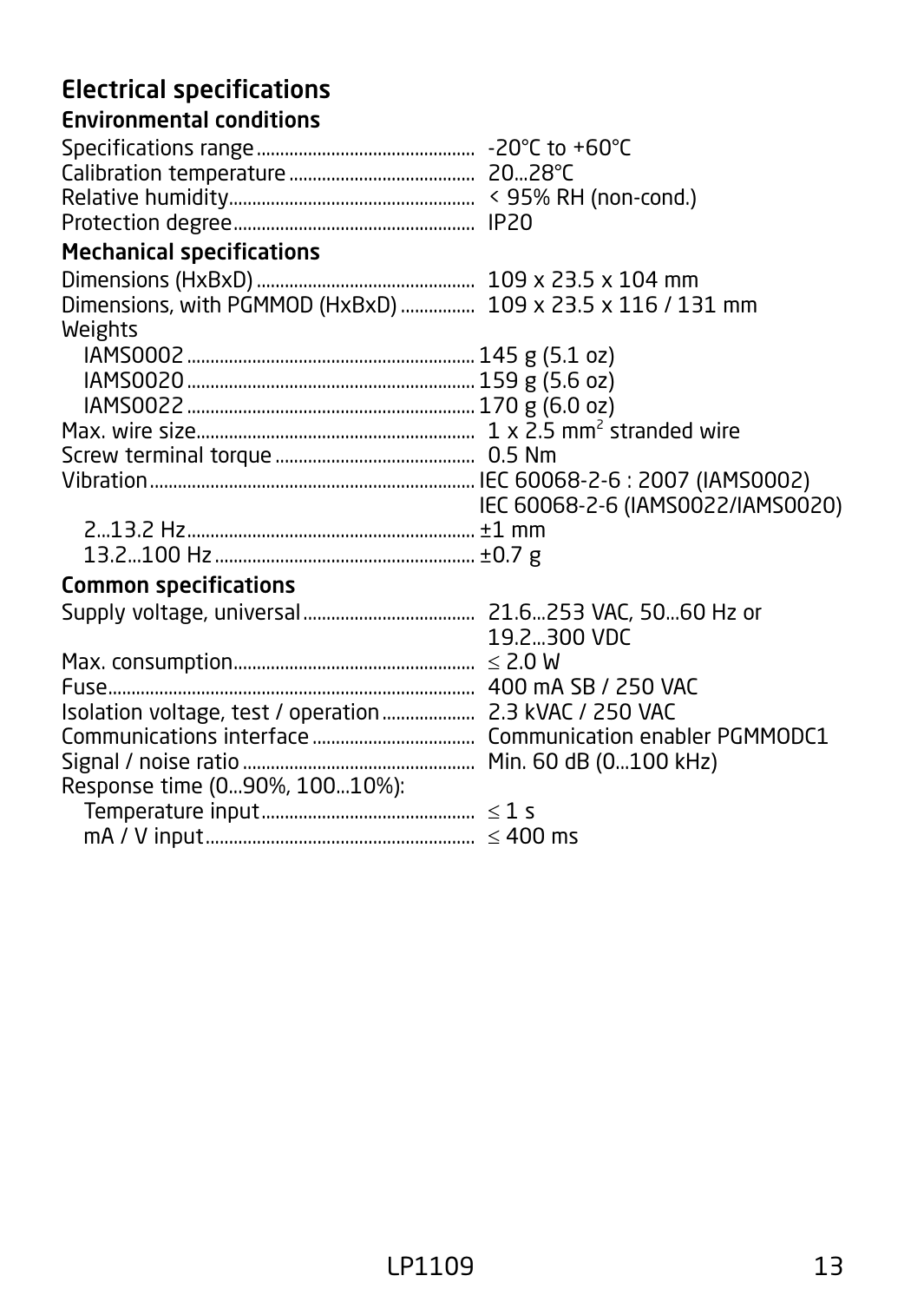Accuracy, the greater of the general and basic values:

| General values   |                          |                                |  |
|------------------|--------------------------|--------------------------------|--|
| Input            | Absolute                 | Temperature                    |  |
| type<br>accuracy |                          | coefficient                    |  |
| AII              | $\leq \pm 0.1\%$ of span | $\leq \pm 0.01\%$ of span / °C |  |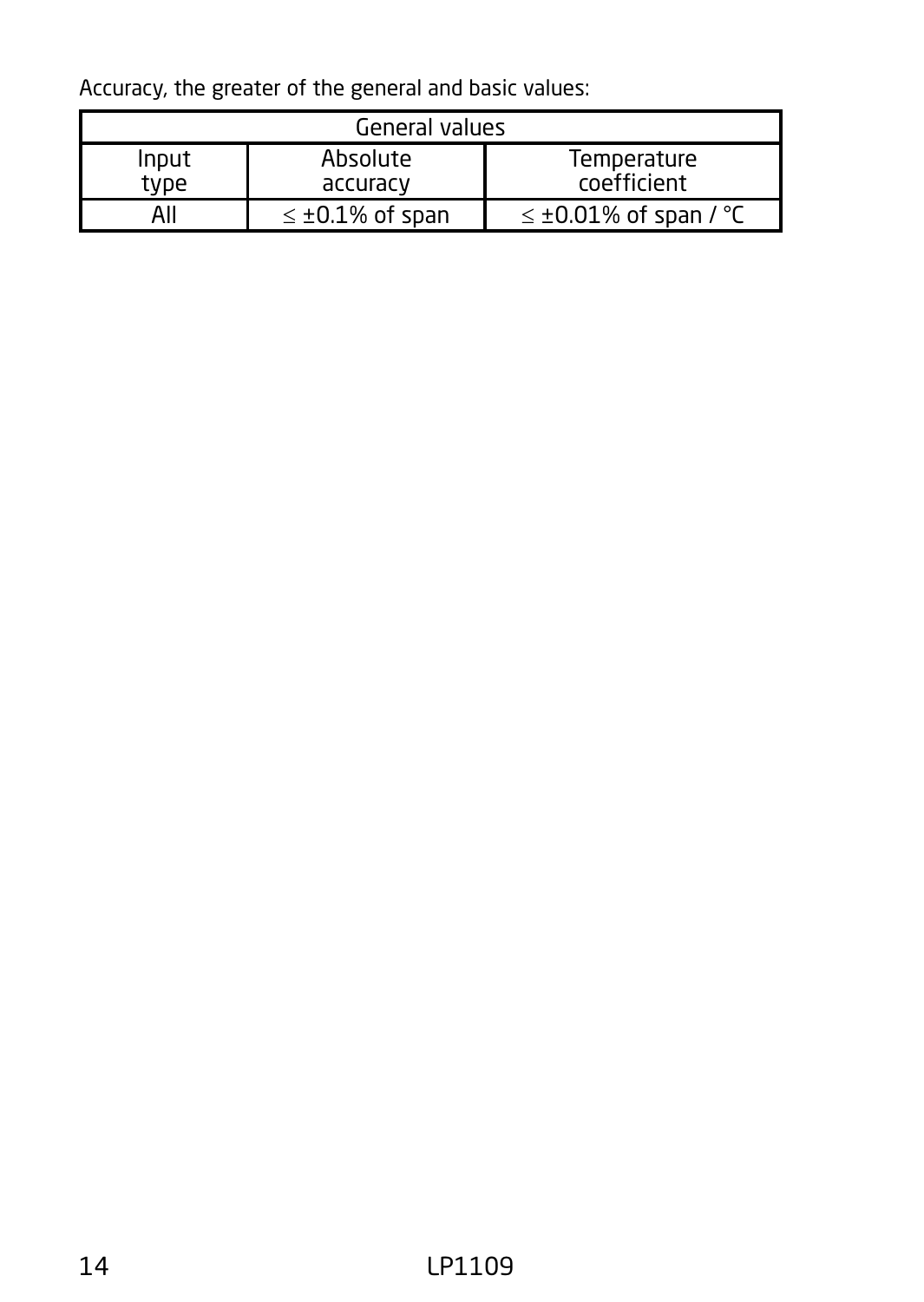| <b>Basic values</b>             |                          |                            |  |
|---------------------------------|--------------------------|----------------------------|--|
| Input<br>type                   | <b>Basic</b><br>accuracy | Temperature<br>coefficient |  |
| mA                              | $\leq \pm 4$ µA          | $≤ ±0.4$ µA / °C           |  |
| Volt                            | $≤ ±20$ µV               | $y^{\circ}$ / Vu S± $\ge$  |  |
| Pt100                           | $\leq \pm 0.2$ °C        | ≤ ±0.01°C / °C             |  |
| Linear resistance               | $\leq \pm 0.1 \Omega$    | ≤ ±0.01 Ω / °C             |  |
| Potentiometer                   | $\leq \pm 0.1 \Omega$    | ≤ ±0.01 Ω / °C             |  |
| TC type:<br>E, J, K, L, N, T, U | $\leq \pm 1$ °C          | ≤ ±0.05°C / °C             |  |
| TC type: R, S, W3,<br>W5, LR    | ≤ ±2°C                   | $\leq$ ±0.2°C / °C         |  |
| TC type: B<br>85200°C           | $< \pm 4^{\circ}C$       | $\leq$ ±0.4°C / °C         |  |
| TC type: B<br>200.1820°C        | ≤ ±2°C                   | $\leq$ ±0.2°C / °C         |  |
|                                 |                          |                            |  |

EMC immunity influence.................................................. < ±0.5% of span Extended EMC immunity: NAMUR NE 21, A criterion, burst................................. < ±1% of span

Auxiliary supplies:

2-wire supply (terminal 44...43)........................ 25...16 VDC / 0...20 mA

#### RTD, linear resistance and potentiometer input

Input for RTD types:

 Pt10, Pt20, Pt50, Pt100, Pt200, Pt250, Pt300, Pt400, Pt500, Pt1000 Ni50, Ni100, Ni120, Ni1000, Cu10, Cu20, Cu50, Cu100

| Input<br>type                                                                          | Min.<br>value                                                  | Max.<br>value                                                                               | Standard                                            |  |
|----------------------------------------------------------------------------------------|----------------------------------------------------------------|---------------------------------------------------------------------------------------------|-----------------------------------------------------|--|
| Pt10Pt1000<br>Ni50Ni1000<br>Cu10Cu100<br>Lin. R<br>Potentiometer                       | -200°C<br>$-60^{\circ}$ C<br>-200°C<br>$\Omega$<br>$10 \Omega$ | $+850^{\circ}$ C<br>$+250^{\circ}$ C<br>$+260^{\circ}$ C<br>$10000 \Omega$<br>$100 k\Omega$ | <b>IEC 60751</b><br>DIN 43760<br>$\alpha$ = 0.00427 |  |
| Cable resistance per wire (max.), RTD 50 $\Omega$<br>Effect of sensor cable resistance |                                                                |                                                                                             |                                                     |  |

(3- / 4-wire), RTD..................................................... < 0.002 Ω / Ω

Sensor error detection, RTD................................ Yes

Short circuit detection, RTD................................ < 15 Ω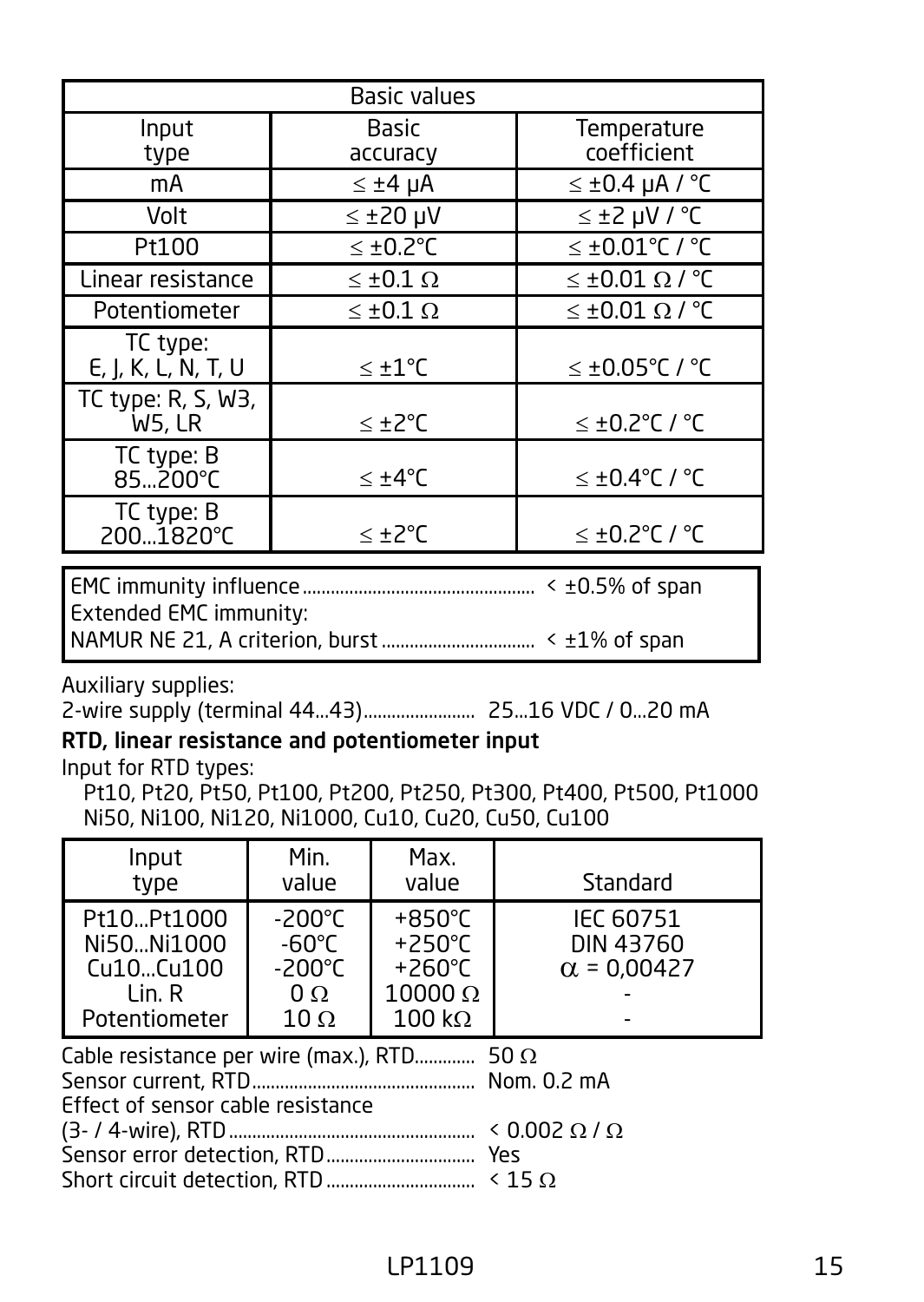TC input

| Type                                                                                                                                                             | Min.<br>value                                                                                                                                                                                                           | Max.<br>value                                                                                                                                                                                                                                                   | Standard                                                                                                                                                                                              |
|------------------------------------------------------------------------------------------------------------------------------------------------------------------|-------------------------------------------------------------------------------------------------------------------------------------------------------------------------------------------------------------------------|-----------------------------------------------------------------------------------------------------------------------------------------------------------------------------------------------------------------------------------------------------------------|-------------------------------------------------------------------------------------------------------------------------------------------------------------------------------------------------------|
| B<br>E<br>J<br>K<br>L<br>N<br>R<br>S<br>T<br>U<br>WЗ<br>W <sub>5</sub><br>LR                                                                                     | $0^{\circ}$ C<br>$-100^{\circ}$ C<br>$-100^{\circ}$ C<br>$-180^{\circ}$ C<br>$-200^{\circ}$ C<br>$-180^{\circ}$ C<br>$-50^{\circ}$ C<br>-50°C<br>$-200^{\circ}$ C<br>$-200^{\circ}$ C<br>0°C<br>0°C<br>$-200^{\circ}$ C | $+1820^{\circ}$ C<br>$+1000^{\circ}$ C<br>$+1200^{\circ}$ C<br>$+1372^{\circ}$ C<br>$+900^{\circ}$ C<br>$+1300^{\circ}$ C<br>$+1760^{\circ}$ C<br>+1760°C<br>$+400^{\circ}$ C<br>$+600^{\circ}$ C<br>$+2300^{\circ}$ C<br>$+2300^{\circ}$ C<br>$+800^{\circ}$ C | IEC 60584-1<br>IEC 60584-1<br>IEC 60584-1<br>IEC 60584-1<br>DIN 43710<br>IEC 60584-1<br>IEC 60584-1<br>IEC 60584-1<br>IEC 60584-1<br><b>DIN 43710</b><br>ASTM E988-90<br>ASTM E988-90<br>GOST 3044-84 |
| Cold junction compensation (CJC)<br>$\Delta t$ = internal temperature - ambient temperature<br>Sensor error detection, all TC types Yes<br>Sensor error current: |                                                                                                                                                                                                                         |                                                                                                                                                                                                                                                                 |                                                                                                                                                                                                       |
| <b>Current input</b>                                                                                                                                             |                                                                                                                                                                                                                         |                                                                                                                                                                                                                                                                 |                                                                                                                                                                                                       |
| Programmable measurement ranges 020 and 420 mA<br>Sensor error detection:                                                                                        |                                                                                                                                                                                                                         |                                                                                                                                                                                                                                                                 |                                                                                                                                                                                                       |
| <b>Voltage input</b>                                                                                                                                             |                                                                                                                                                                                                                         |                                                                                                                                                                                                                                                                 |                                                                                                                                                                                                       |
| Programmable measurement ranges 01 / 0.21 / 05 / 15 /                                                                                                            |                                                                                                                                                                                                                         |                                                                                                                                                                                                                                                                 | 010 and 210 VDC                                                                                                                                                                                       |
|                                                                                                                                                                  |                                                                                                                                                                                                                         |                                                                                                                                                                                                                                                                 |                                                                                                                                                                                                       |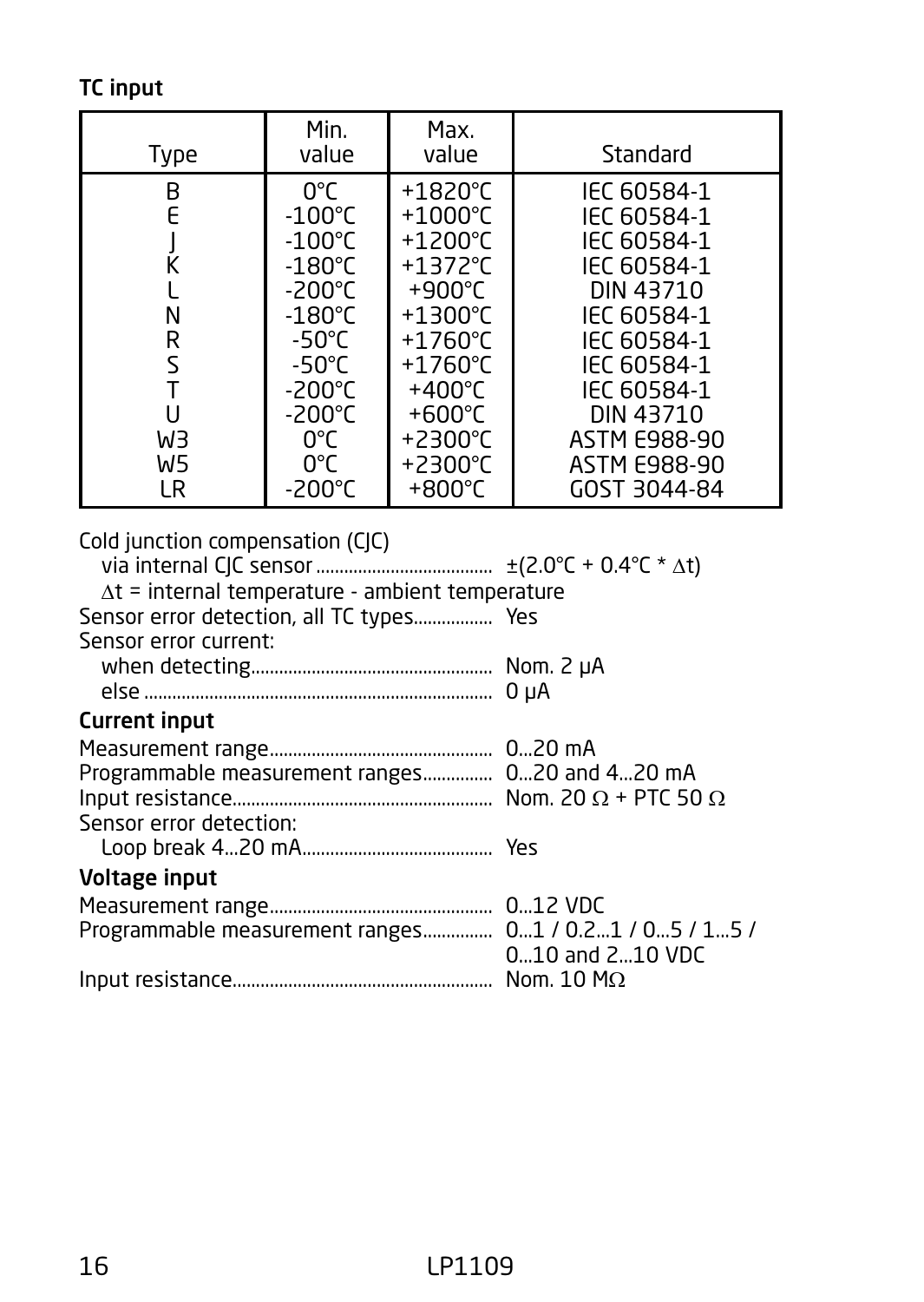### Current output

| NAMUR NE 43 Upscale / Downscale  23 mA / 3.5 mA<br>Output limitation:      |                                              |
|----------------------------------------------------------------------------|----------------------------------------------|
| on 420 and 204 mA signals 3.820.5 mA<br>on 020 and 200 mA signals 020.5 mA |                                              |
|                                                                            |                                              |
| Voltage output                                                             |                                              |
|                                                                            | 210 / 10 / 10.2 / 50 / 51 /<br>100 and 102 V |
|                                                                            |                                              |
| Ex / I.S. approval                                                         |                                              |
|                                                                            | Class I, Div. 2, Group IIC<br>Zone 2         |
| Max. ambient temperature for T5  60°C                                      |                                              |
| <b>Relay outputs</b>                                                       |                                              |
|                                                                            | Latch, Power and Off                         |
|                                                                            |                                              |
|                                                                            |                                              |
|                                                                            |                                              |
|                                                                            |                                              |
|                                                                            |                                              |
|                                                                            |                                              |
| <b>Observed authority requirements</b>                                     | <b>Standard</b>                              |
|                                                                            |                                              |
|                                                                            |                                              |
|                                                                            |                                              |
|                                                                            |                                              |
|                                                                            |                                              |

of span = of the currently selected measurement range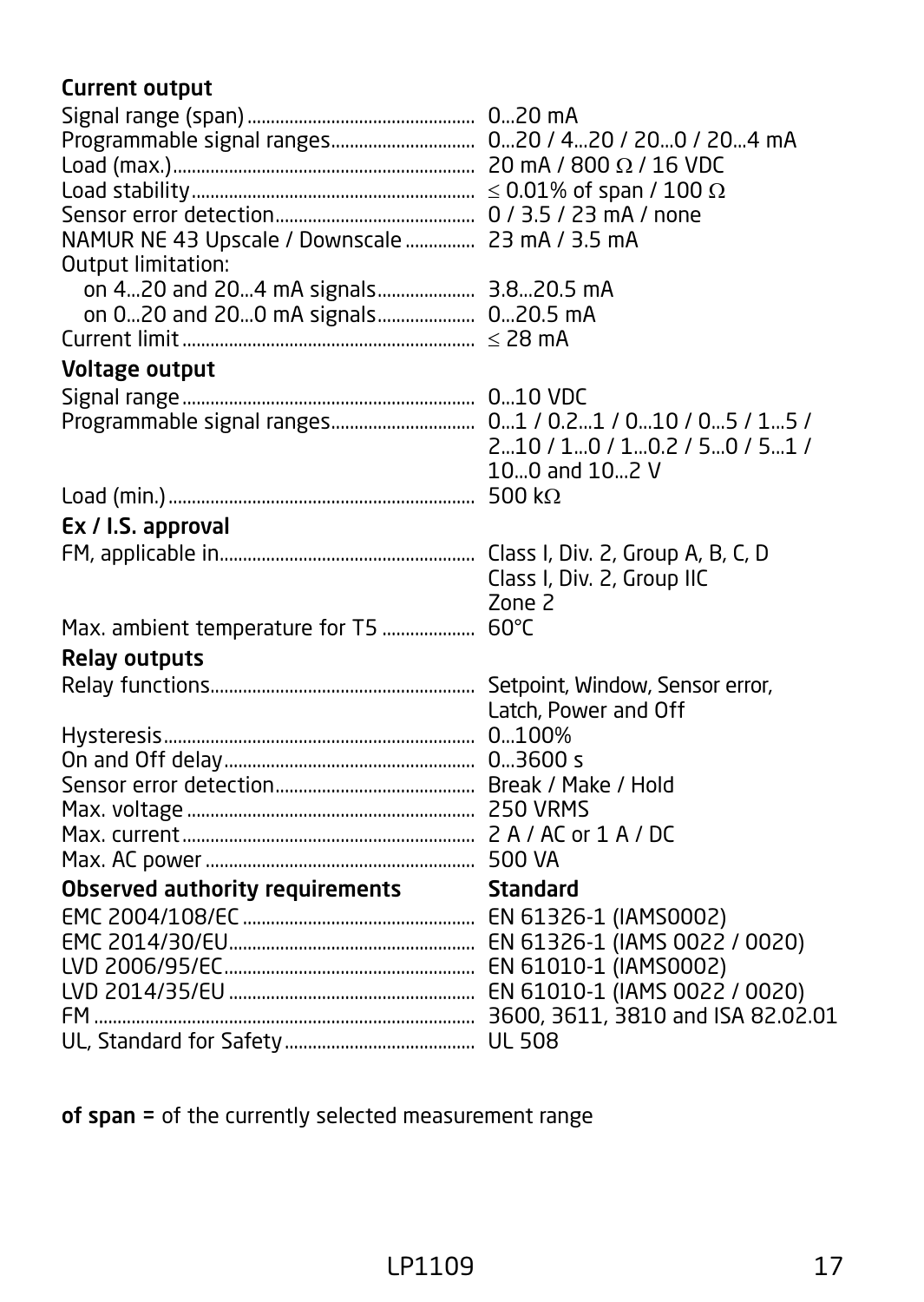### <span id="page-17-0"></span>Visualisation in the PGM of sensor error detection and input signal outside range

| Sensor error check:                                   |                         |  |
|-------------------------------------------------------|-------------------------|--|
| Configuration                                         | Sensor error detection: |  |
| R1, ERR.ACT=NONE - R2, ERR.ACT=NONE,<br>OUT.ERR=NONE. | OFF                     |  |
| Fise:                                                 | ωN                      |  |

| Outside range readout (IN.LO, IN.HI):<br>If the valid range of the A/D converter or the polynomial is exceeded |                    |         |                          |
|----------------------------------------------------------------------------------------------------------------|--------------------|---------|--------------------------|
| Input                                                                                                          | Range              | Readout | Limit                    |
|                                                                                                                | $0.1 V / 0.2$ 1 V  | IN.LO   | $<$ -25 mV               |
| <b>VOLT</b>                                                                                                    |                    | IN.HI   | $>1.2$ V                 |
|                                                                                                                | $0.10$ V / 2.10 V  | IN.LO   | $< -25$ mV               |
|                                                                                                                |                    | IN.HI   | >12V                     |
| <b>CURR</b>                                                                                                    | $0$ 20 mA / 420 mA | IN.LO   | $\le$ -1.05 mA           |
|                                                                                                                |                    | IN.HI   | > 25.05 mA               |
|                                                                                                                | $0800\Omega$       | IN.LO   | 0.0 <sub>2</sub>         |
| LIN.R                                                                                                          |                    | IN.HI   | $>$ 1075 $\Omega$        |
|                                                                                                                | $010$ kΩ           | IN.LO   | 0.0 <sub>2</sub>         |
|                                                                                                                |                    | IN.HI   | $< 110 \text{ k}\Omega$  |
| <b>POTM</b>                                                                                                    | ٠                  | IN.LO   | $& -0.5%$                |
|                                                                                                                |                    | IN.HI   | >100.5%                  |
|                                                                                                                | TC / RTD           | IN.LO   | < temperature range -2°C |
| TEMP                                                                                                           |                    | IN.HI   | > temperature range +2°C |

| Display readout below min. - / above max. (-1999, 9999): |       |         |                         |
|----------------------------------------------------------|-------|---------|-------------------------|
| Input                                                    | Range | Limit   |                         |
| All                                                      | All   | $-1999$ | Display readout <- 1999 |
|                                                          |       | 9999    | Display readout >9999   |

### Sensor error detection limits

| Sensor error detection (SE.BR, SE.SH): |                                        |         |                             |
|----------------------------------------|----------------------------------------|---------|-----------------------------|
| Input                                  | Range                                  | Readout | Limit                       |
| <b>CURR</b>                            | Loop break (420 mA)                    | SE.BR   | $\le$ = 3.6 mA: $>$ = 21 mA |
| <b>POTM</b>                            | All, SE.BR on all 3-wire               | SE.BR   | $>$ ca. 126 k $\Omega$      |
| LIN.R                                  | $0800\Omega$                           | SE.BR   | $>$ ca. 875 $\Omega$        |
|                                        | 010 kQ                                 | SE.BR   | $>$ ca. 11 k $\Omega$       |
|                                        | TC                                     | SE.BR   | > ca. 750 kΩ / (1.25 V)     |
| TEMP                                   | RTD, 2-, 3-, and 4-wire                | SE.BR   | $>$ ca. 15 k $\Omega$       |
|                                        | No SE.SH for Cuxx, Pt10, Pt20 and Pt50 | SE.SH   | $\le$ ca. 15 $\Omega$       |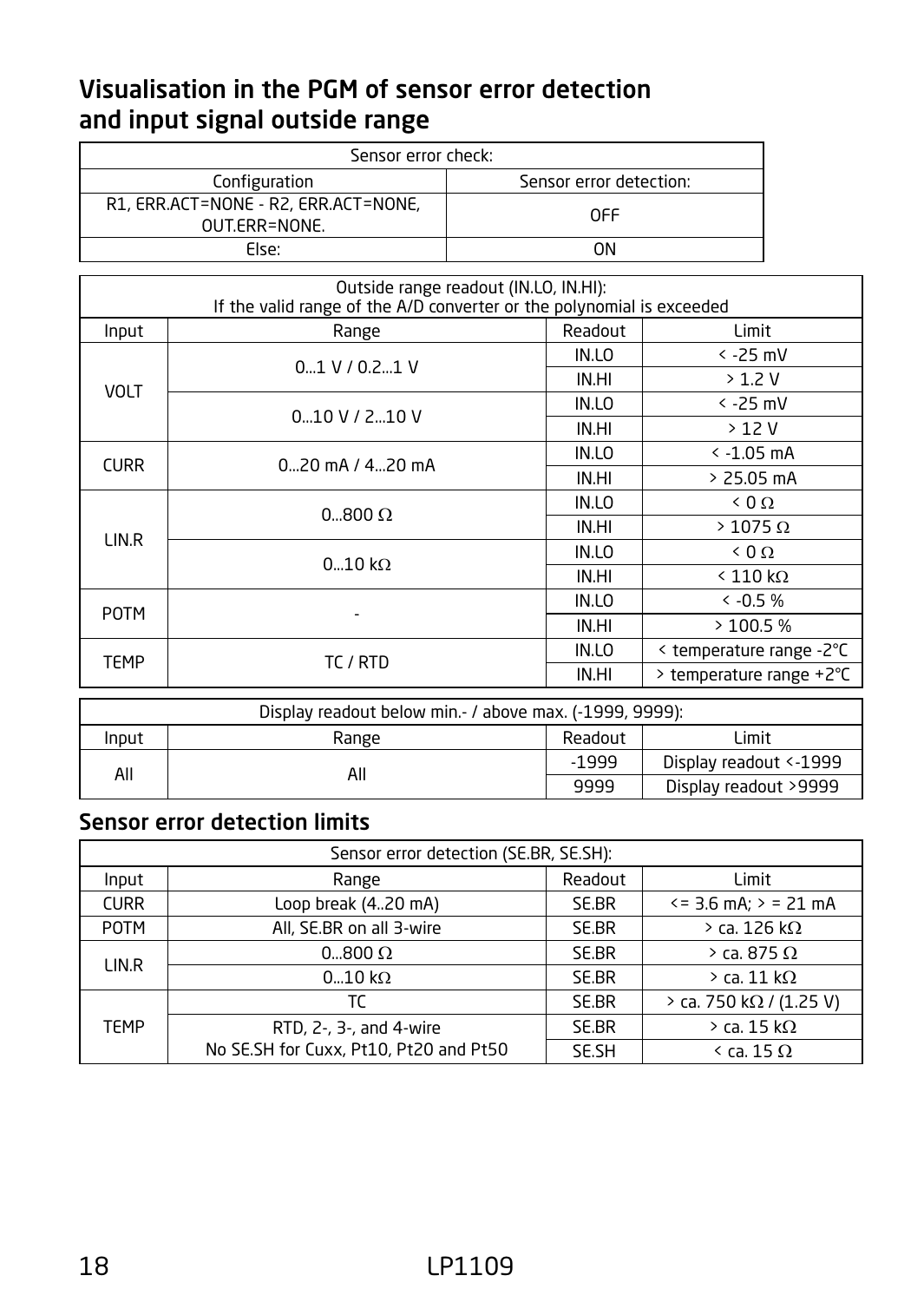### <span id="page-18-0"></span>Error indications

| Readout at hardware error                            |              |                                                           |  |  |  |
|------------------------------------------------------|--------------|-----------------------------------------------------------|--|--|--|
| Frror search                                         | Readout      | Frror cause                                               |  |  |  |
| Test of internal CJC sensor                          | CI.ER        | CIC sensor defect or tem-<br>perature outside range       |  |  |  |
| Checksum test of the configuration in FLASH          | <b>FL.ER</b> | Error in FLASH                                            |  |  |  |
| Check measurement of analogue output current*        | AO.FR        | 1) No load on the current out-<br>put (only S420/S204 mA) |  |  |  |
| Communications test PGM / device                     | NO.CO        | Connection error                                          |  |  |  |
| Check that input signal matches input configuration  | IN.ER        | 1) Error levels on input                                  |  |  |  |
| Check that saved configuration in PGM matches device | TY.FR        | Configuration is not IAMS<br>0002 / 0022 / 0020           |  |  |  |

Error indications in the display flash once per second. The help text explains the error. \* Does not apply to IAMS0020. 1) The error is reset by switching off and then switching on the supply voltage to the device.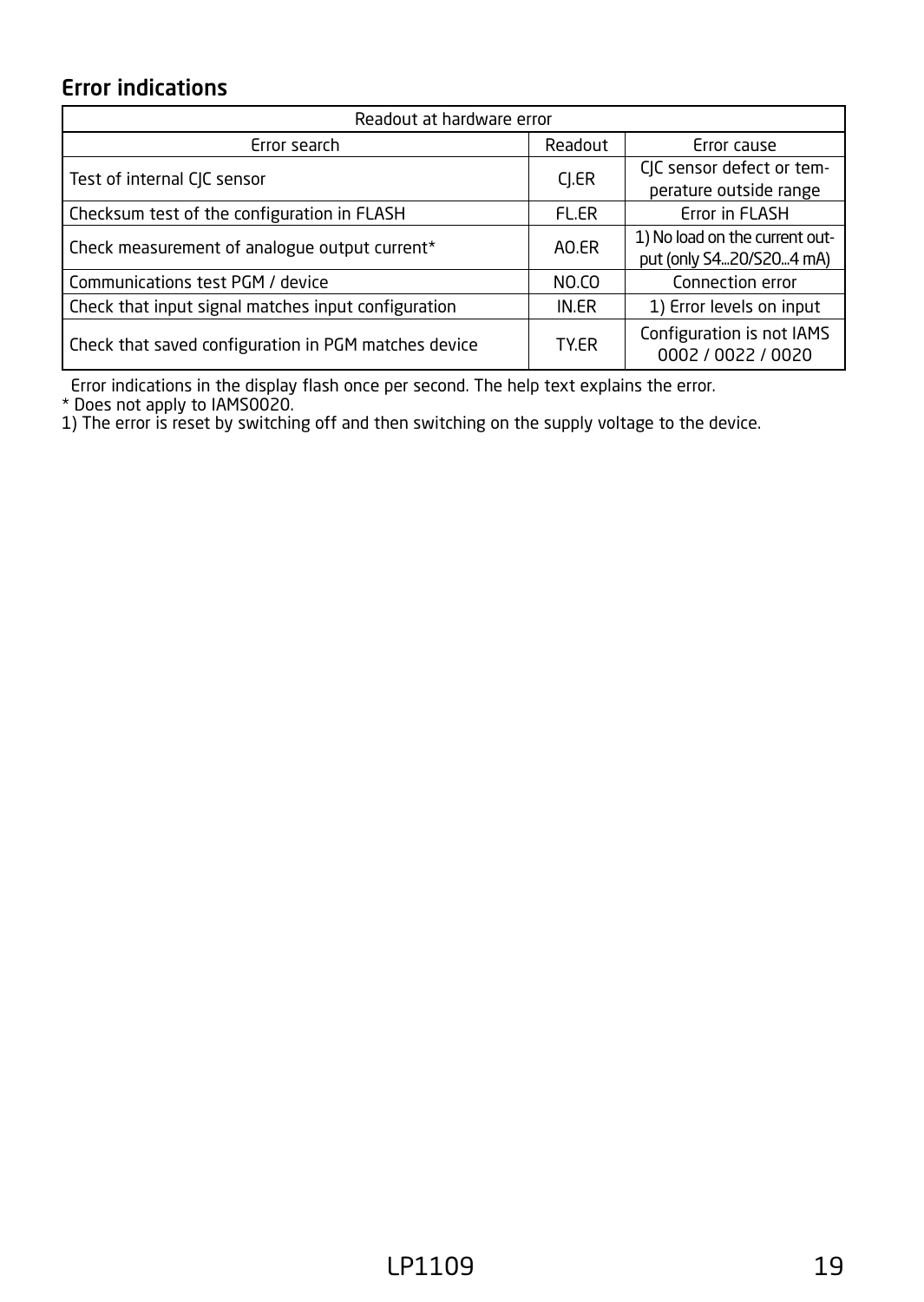# CONNECTIONS

<span id="page-19-0"></span>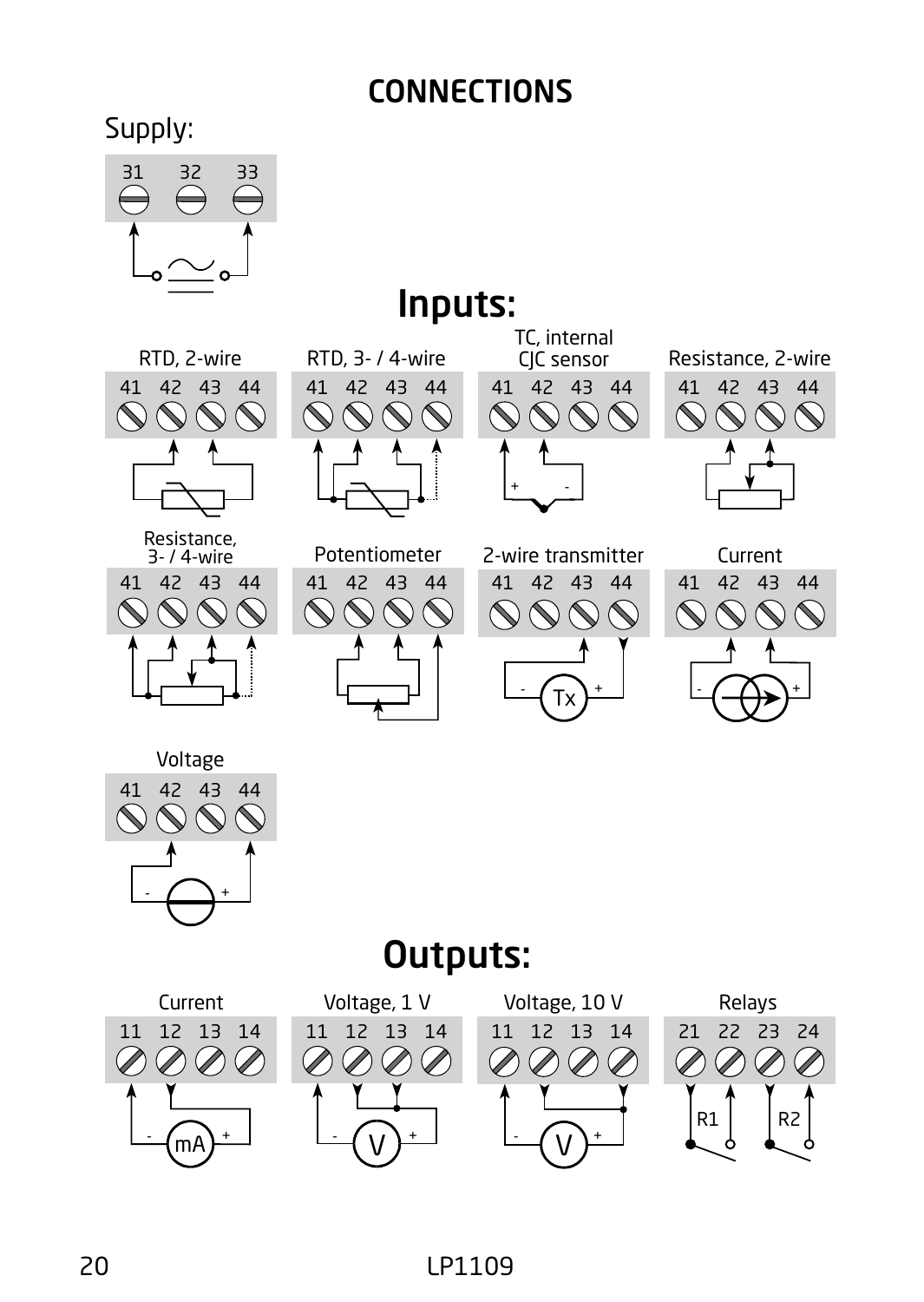<span id="page-20-0"></span>

LP1109 21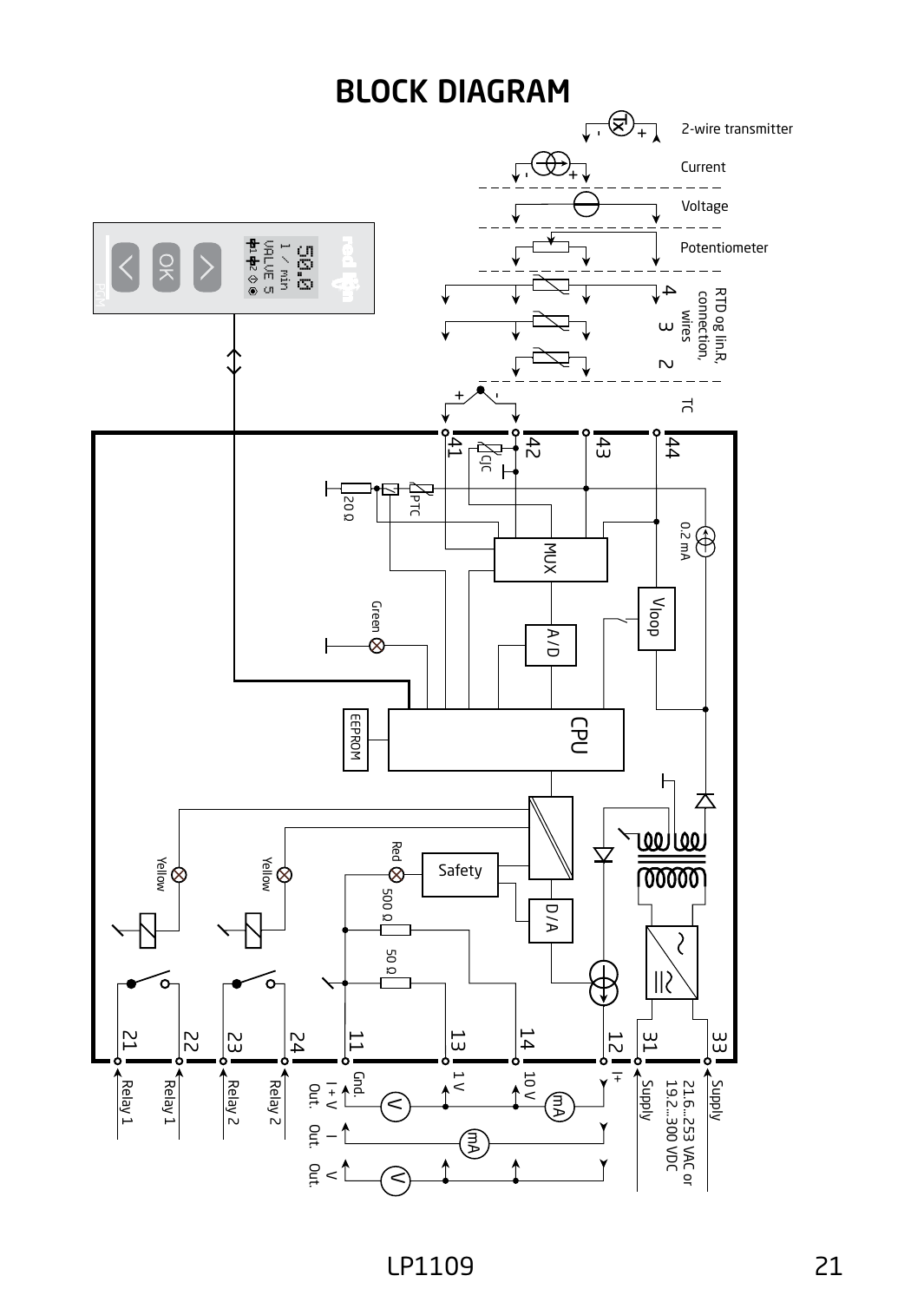# <span id="page-21-0"></span>CONFIGURATION / OPERATING THE FUNCTION KEYS

Documentation for routing diagram.

### In general:

When configuring the IAMS devices, you will be guided through all parameters and you can choose the settings which fit the application. For each menu there is a scrolling help text which is automatically shown in line 3 on the display.

Configuration is carried out by using the 3 function keys:

- $\odot$  will increase the numerical value or choose the next parameter
- $\odot$  will decrease the numerical value or choose the previous parameter
- $\circledR$  will accept the chosen value and proceed to the next menu
- When configuration is completed, the display will return to the default state 1.0. See the reference diagram on page 28.
- Pressing and holding  $\otimes$  will return to the previous menu or return to the default state (1.0) without saving the changed values or parameters.
- If no key is activated for 1 minute, the display will return to the default state (1.0) without saving the changed values or parameters.

### Further explanations:

- Fast setpoint adjustment and relay test: These menus allow you to make a quick setpoint change and relay test when the FastSet menu is activated. This function can only be activated when the relays are set for setpoint function and are controlled by a setpoint.
- Pressing  $\otimes$  and  $\otimes$  simultaneously will activate a relay test and change the state of the relay.
- Pressing  $\otimes$  will save the setpoint change.
- Holding down  $\otimes$  for more than 1 second will return the unit to the default state without saving the setpoint change.
- Password protection: Programming access can be blocked by assigning a password. The password is saved in the transmitter in order to ensure a high degree of protection against unauthorised modifications to the configuration. Default password 2008 allows acces to all configuration menus.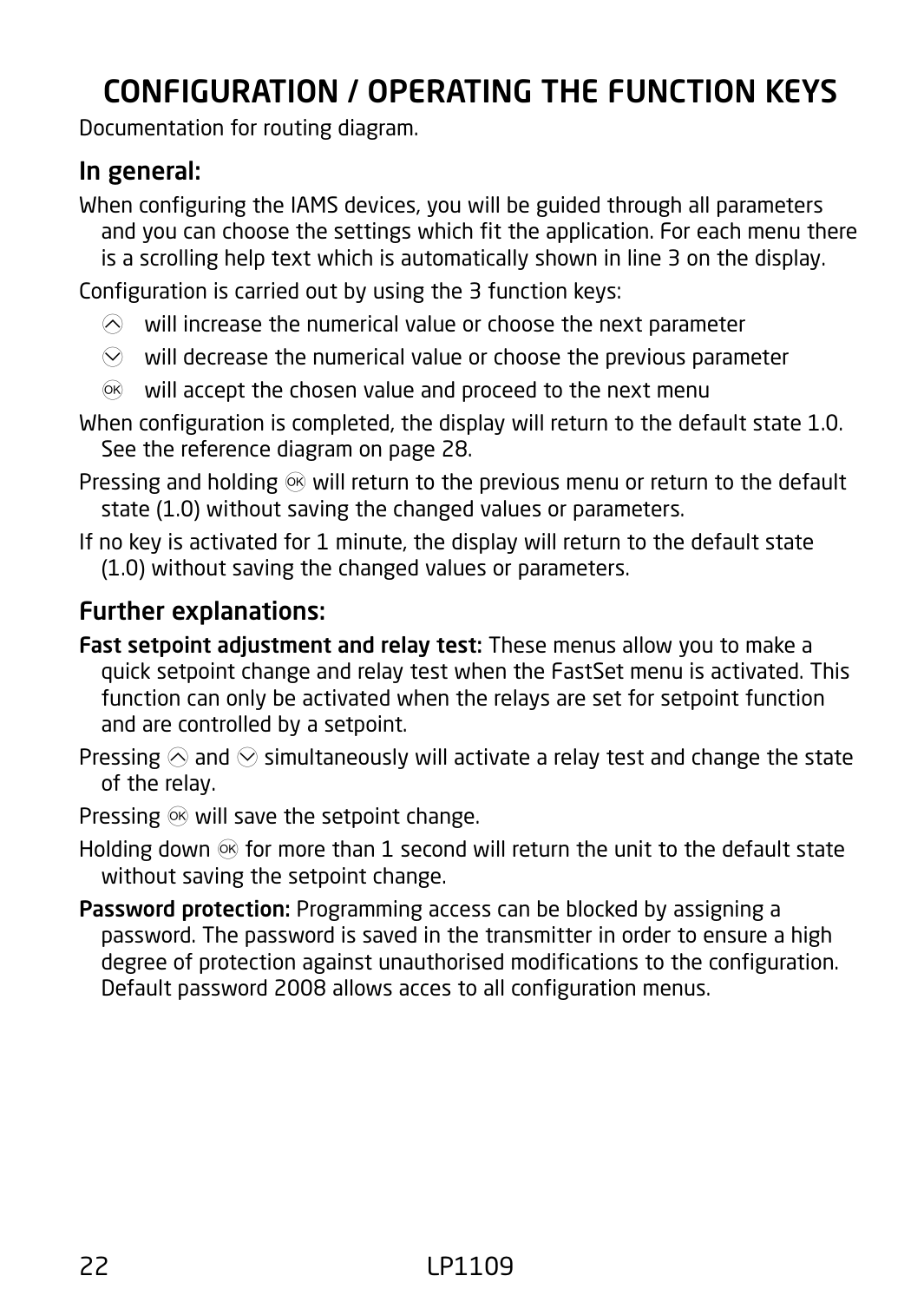# Signal and sensor error info via display front PGMMOD00

Sensor error (see limits in the table) is displayed as SE.BR (sensor break) or SE.SH (sensor short). Signals outside the selected range (not sensor error, see table for limits) are displayed as IN.LO indicating low input signal or IN.HI indicating high input signal. The error indication is displayed in line 3 as text and at the same time the backlight flashes. Line 4 of the display is a status line which displays status of relay 1 and relay 2, COM (flashing bullet) indicating correct functioning of PGMMOD00 and arrow up/down which indicates tendency readout of the input signal. If the figure 1 or figure 2 flashes, the unit has detected that the setpoint has been exceeded and that the relay is in "delay" mode. When the delay time has passed and the relay makes/breakes, the relay sign either displays or disappears.

# Signal and sensor error indication without display front

Status of the unit can also be read from the red/green LED in the front of the device.

Green flashing LED 13 Hz indicates normal operation.

Green flashing LED 1 Hz indicates sensor error.

Steady green LED indicates internal error.

Steady red LED indicates fatal error.

### Relay functions

6 different settings of relay function can be selected.

| Setpoint:              | The unit works as a single limit switch                    |  |  |
|------------------------|------------------------------------------------------------|--|--|
| Window:                | The relay has a window that is defined by a low and a high |  |  |
|                        | setpoint. On both sides of the window the relay has the    |  |  |
|                        | same status.                                               |  |  |
| <b>Error function:</b> | The relay is activated by sensor error.                    |  |  |
| Power:                 | The relay is activated as long as the power is on.         |  |  |
| Off:                   | The relay is deactivated.                                  |  |  |
| Latch:                 | The relay is latched. Only valid for setpoint and window   |  |  |
|                        | function.                                                  |  |  |

- Increasing/decreasing: The relays can be set to activate at increasing or decreasing input signal.
- Delay: An ON and an OFF delay can be set on both relays in the range 0...3600 s.
- Hysteresis: 0.0...100.0%.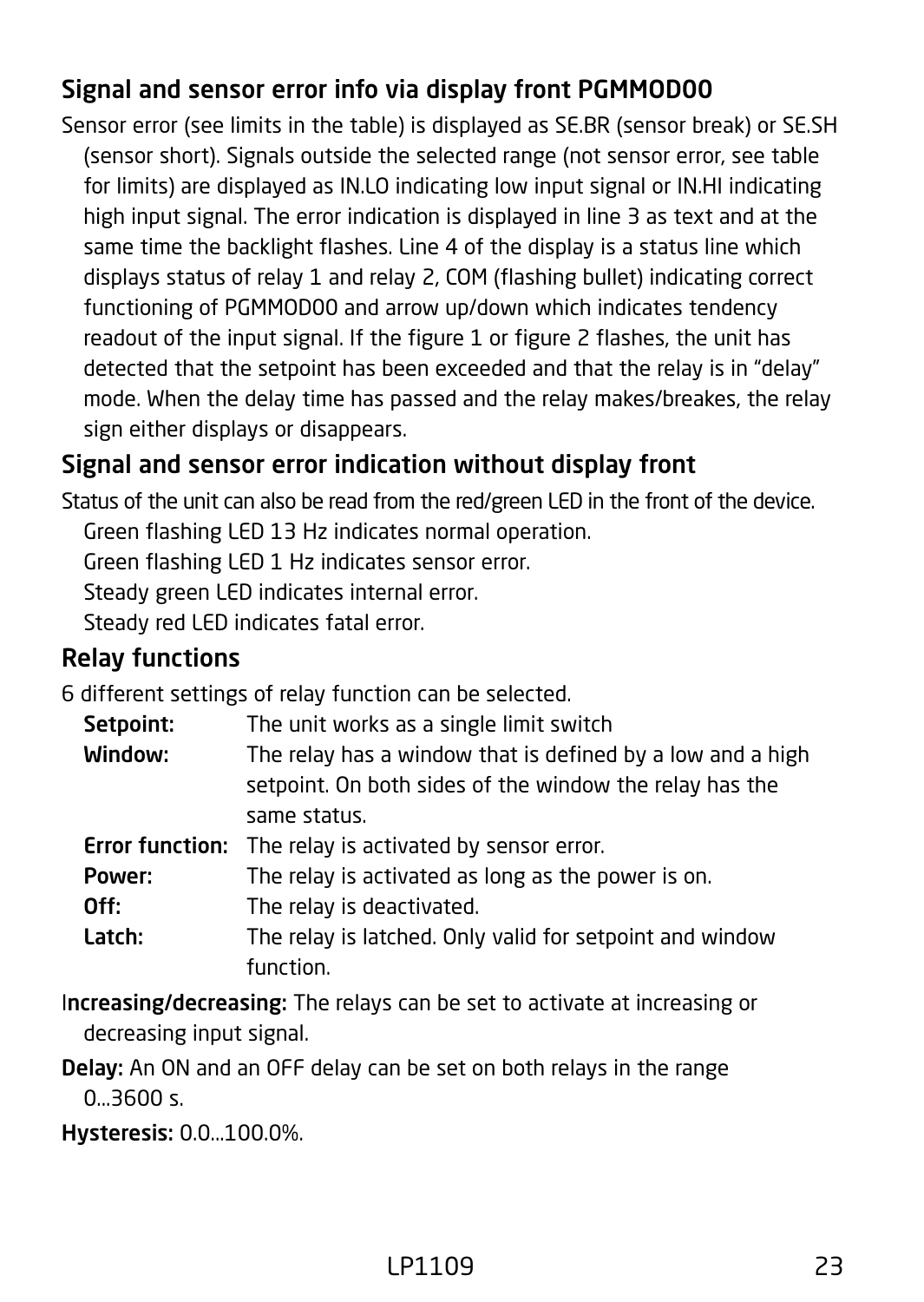# Latch

- When the setpoint is exceeded the relay outputs enter an alarm state. The latch function of the IAMS0022 and IAMS0020 will hold the relays in this state until the function is deactivated manually. The latch function can be applied when the relay function setpoint or window is selected.
- The latch function can be selected separately for each relay output. If the configuration is copied from one device to another by way of the PGMMOD00, the latch function must be reconfigured.
- The latch function activates and holds the relays when the input signal rises above or falls below the selected setpoints and the relay action has been selected as increasing or decreasing.
- The window function is selected by choosing "window" in the menu and defining a high and a low setpoint.
- It can be selected for each relay contact whether the contact is open or closed inside the window. This selection is made in the menu R1.cont and R2.cont.
- The setpoint function is selected by choosing "setpoint" in the menu and entering the desired limit. The device then works as a single limit switch.
- An activated relay means that the contact is closed if the contact function "normally open" is selected, and the contact is open if the contact function "normally closed" is selected.
- The delay time for activation and deactivation can be set independently of each other in the menus ON.DEL and OFF DEL respectively.
- If the relay function "Error" is active, the relay will latch when a sensor error occurs and will not be deactivated automatically when the sensor error is rectified.
- The relay can only be deactivated by an operator and only when the normal conditions for deactivation are met. If the input signal still has a value that will activate the relay, the relay will latch again.
- See the graphic depiction of the setpoint and window functions on pages 36, 37 and 38.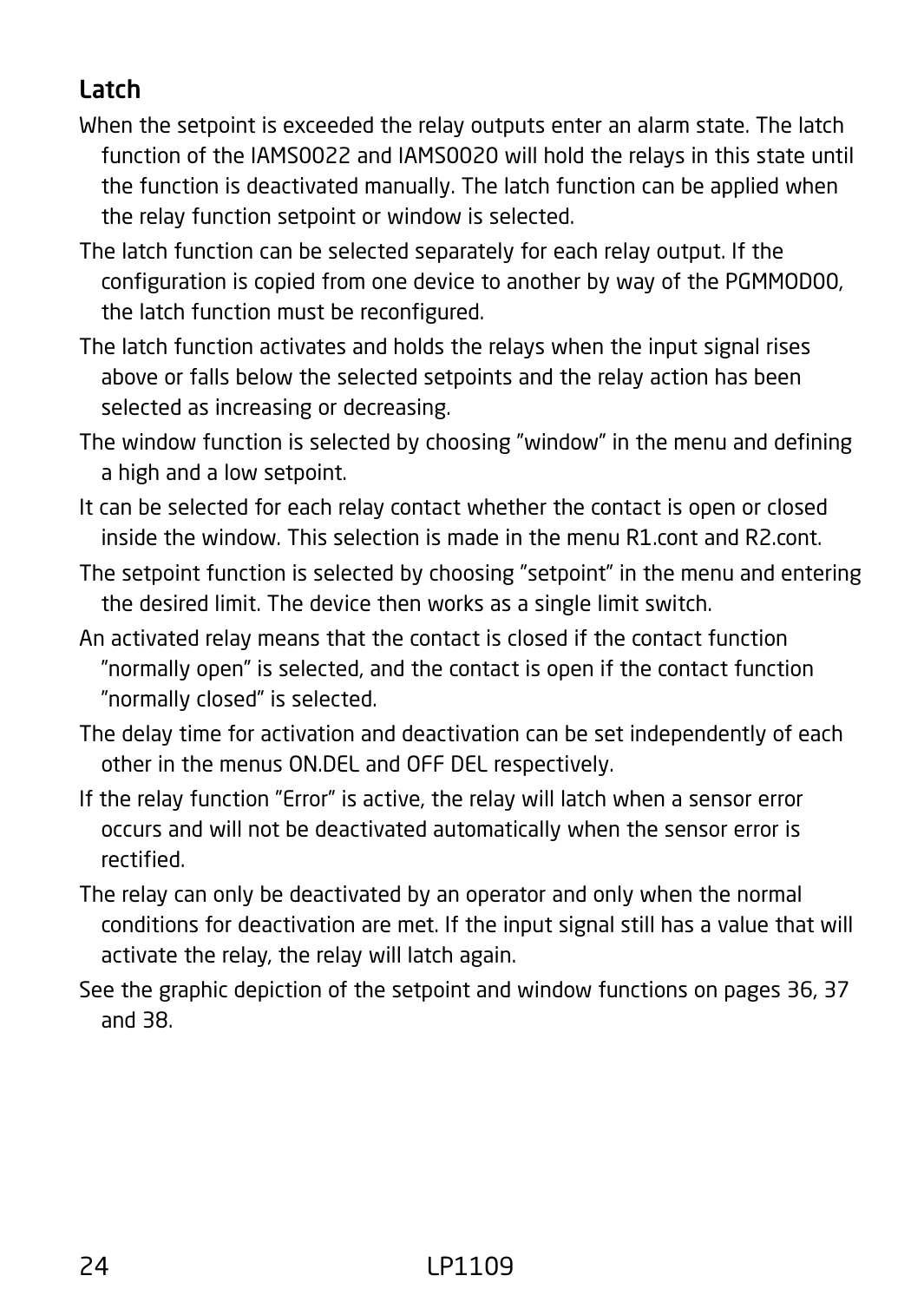### Manual deactivation of the latch function

If the relay outputs are activated and thereby latched, it will be indicated in the display. The backlight flashes and the scrolling help text tells you how to deactivate the output. Manual deactivation is carried out by way of the front buttons on the PGMMOD00. Use  $\widehat{\otimes}$  and  $\widehat{\otimes}$  to navigate in the menu and  $\widehat{\otimes}$ to validate your selection. If the password protection has been activated, the password must be entered in order to access the deactivation menu. See the menu structure on page 33.

### Advanced functions

- The unit gives access to a number of advanced functions which can be reached by answering "Yes" to the point "adv.set".
- Display setup: Here you can adjust the brightness contrast and the backlight. Setup of TAG number with 6 alphanumerics. Selection of functional readout in line 3 of the display - choose between readout of analogue output or TAG number.
- Two-point process calibration: The unit can be process-calibrated in 2 points to fit a given input signal. A low input signal (not necessarily 0%) is applied and the actual value is entered via PGMMOD00. Then a high signal (not necessarily 100%) is applied and the actual value is entered via PGMMOD00. If you accept to use the calibration, the unit will work according to this new adjustment. If you later reject this menu point or choose another type of input signal the unit will return to factory calibration.
- Process simulation function: If you say "yes" to the point "EN.SIM" it is possible to simulate an input signal by means of the arrow keys and thus control the output signal up or down. When you finalise the point with  $\otimes$ , the unit returns to normal mode.The point REL.SIM allows you to activate relay 1 and relay 2 by means of the arrow-keys up/down. You must exit the menu by pressing  $\otimes$  (no time-out).
- Password: Here you can choose a password between 0000 and 9999 in order to protect the unit against unauthorised modifications to the configuration. The unit is delivered default without password. If you have locked the device with a password by mistake, you can always open the menu by using the master password 2008.
- Language: In the menu "lang.setup" you can choose between 7 different language versions of help texts that will appear in the menu. You can choose between UK, DE, FR, IT, ES, SE and DK.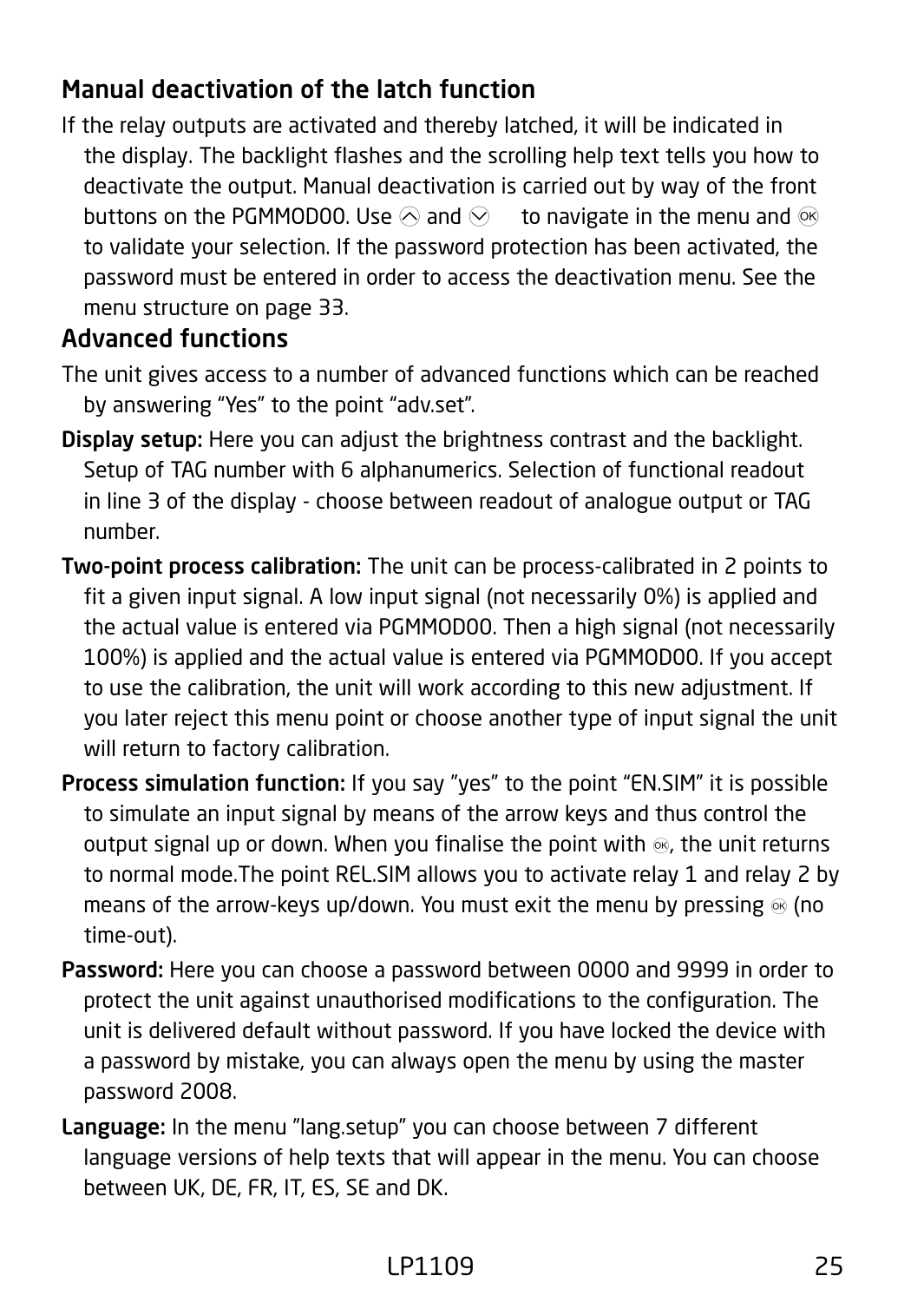# Auto diagnosis

The unit performs an advanced auto diagnosis of the internal circuits.

The following possible errors can by display in the front unit PGMMOD00.

- CJ.ER CJC sensor defect or CJC temperature outside range
- FL.ER Flash error
- AO.ER No load on the current output (only for S4...20 mA/S20...4 mA)
- NO.CO Connection error
- IN.ER Error levels on input
- TY.ER Configuration in PGMMOD00 does not match this product type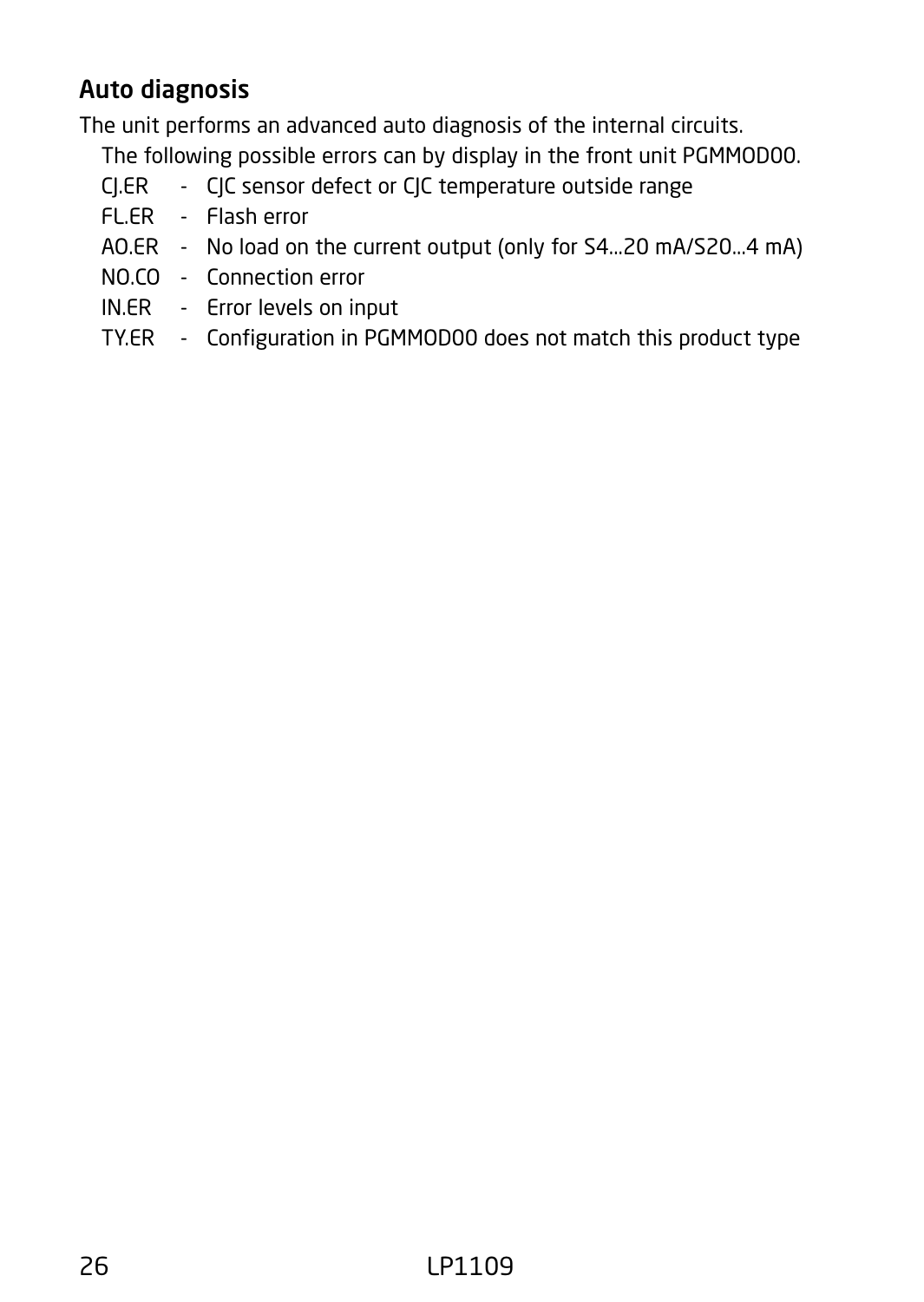### Selection of units

After choosing the input signal type you can choose the process units which will be displayed in text line 2 (see table). By selection of temperature input the process value is always displayed in Celsius or Fahrenheit. This is selected in the menu point after selection of temperature input.

### Safety readback

When the device is delivered with default configuration, the SIL function is disabled. The safety readback function (loop surveillance) can be selected in the menu O.RANGE, thus enabling the device to run in SIL mode. In order to enable the SIL functionality, the menu item S4...20 mA must be selected. Please note, however, that when safety readback is enabled, a sensor error will be indicated as an error on the analogue output signal.

#### Memory

In the memory menu you can save the configuration of the device in the PGMMOD00, and then move the PGMMOD00 onto another device of the same type and download the configuration in the new device.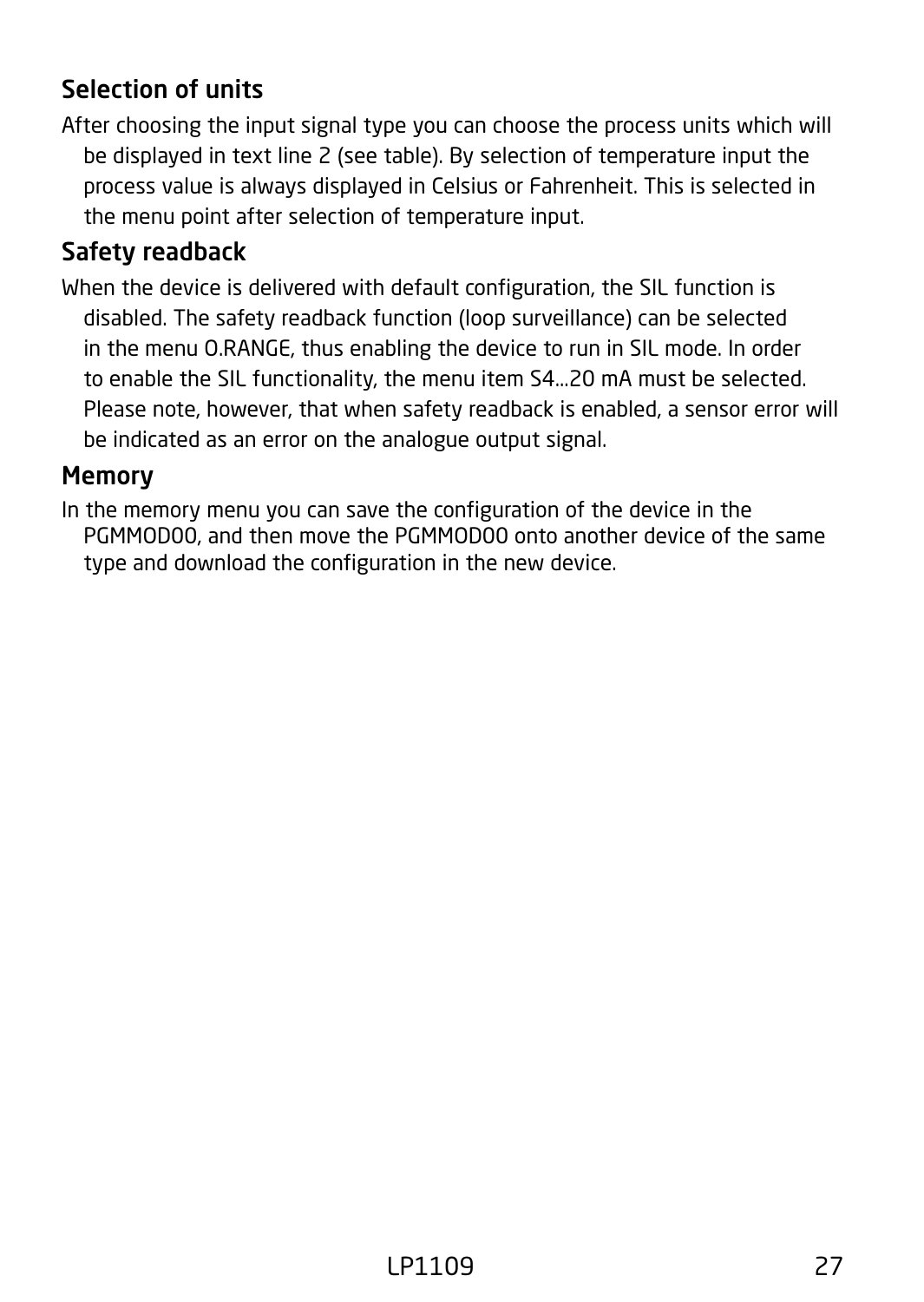

28 LP1109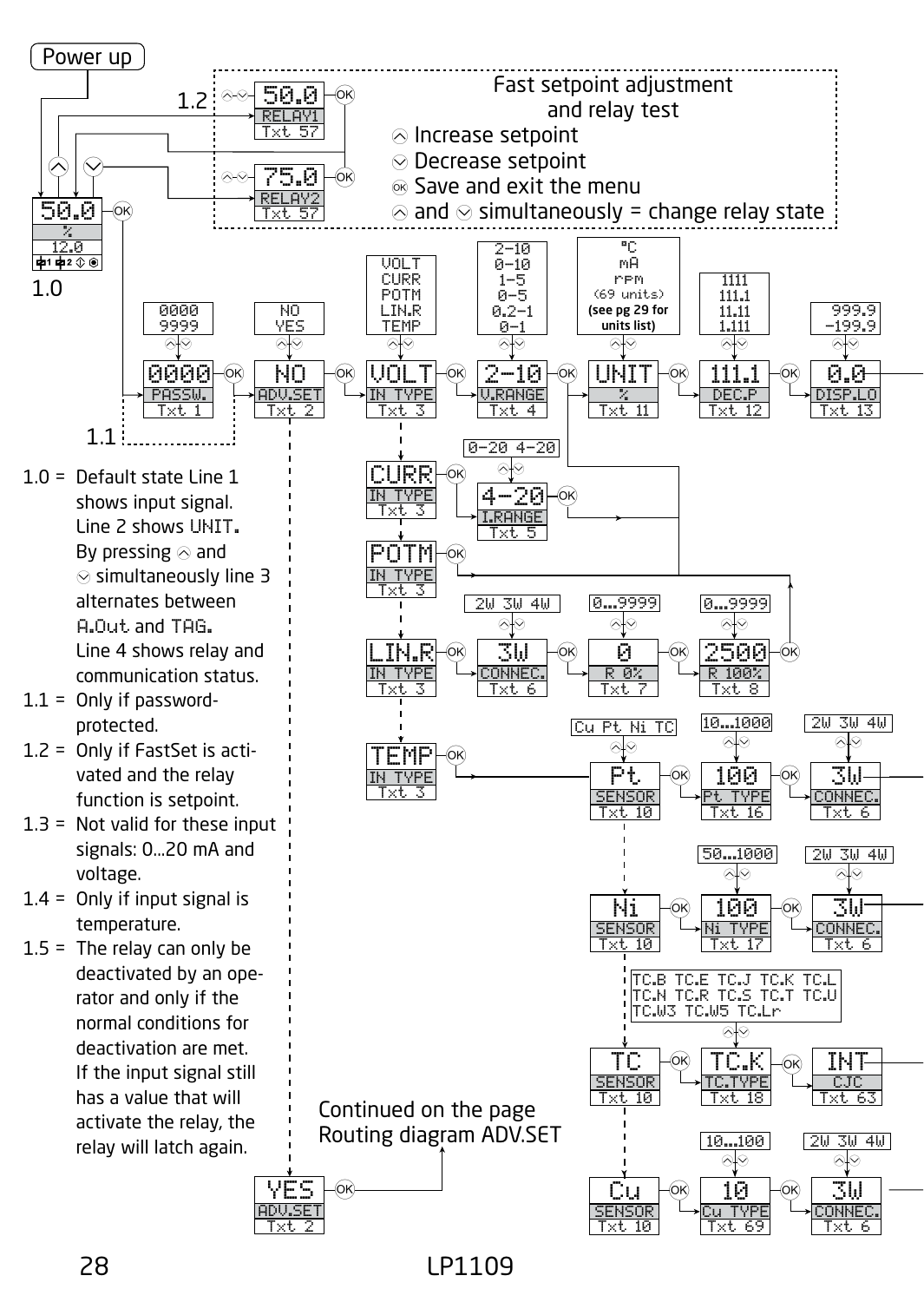# ROUTING DIAGRAM

<span id="page-28-0"></span>If no key is activated for 1 minute, the display will return to the default state 1.0 without saving configuration changes.

- $\otimes$  Increase value / choose next parameter
- $\odot$  Decrease value / choose previous parameter
- $\otimes$  Accept the chosen value and proceed to the next menu

Hold  $\otimes$  Back to previous menu / return to menu 1.0 without saving Availability of output parameters are model number dependent.



LP1109 29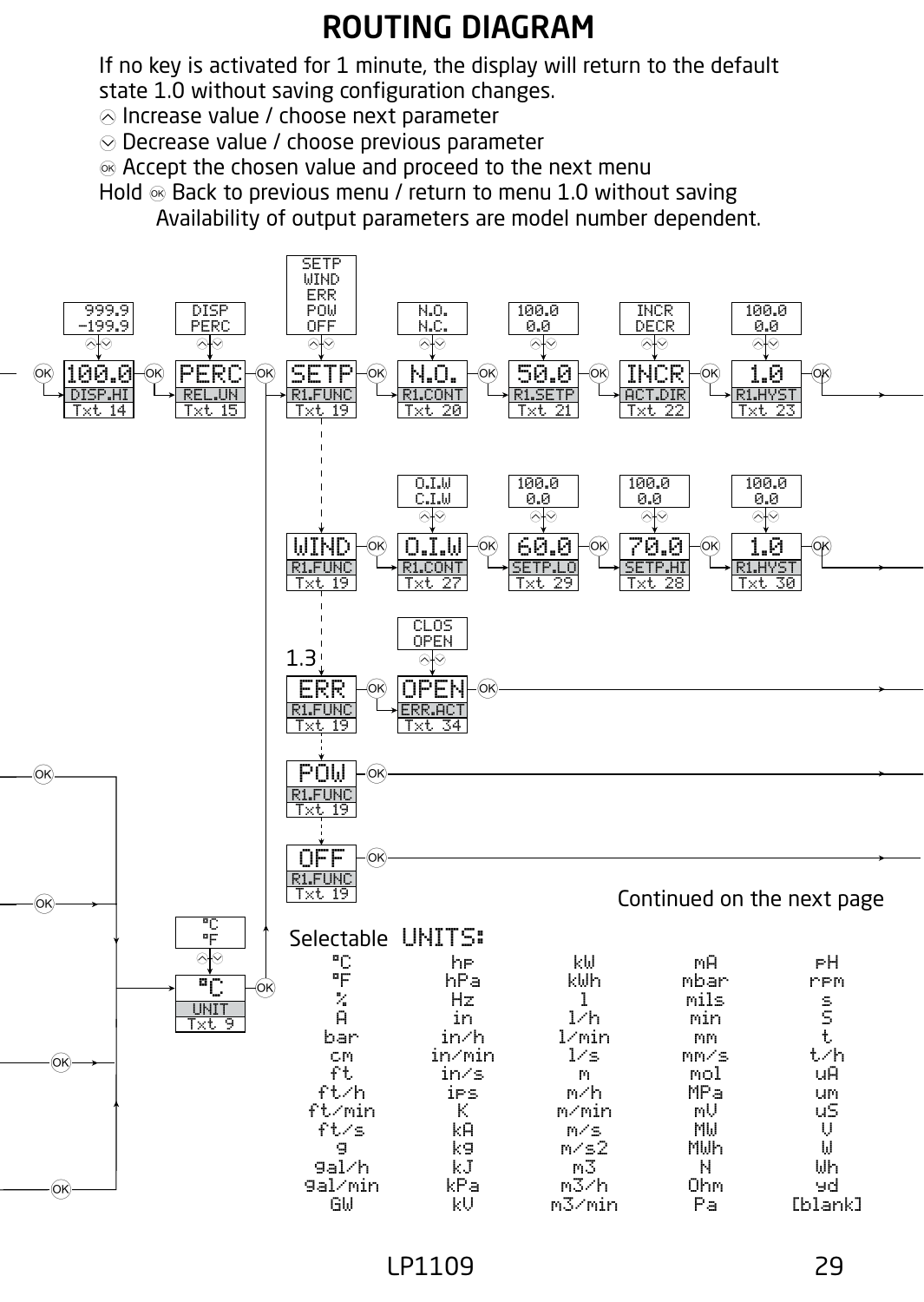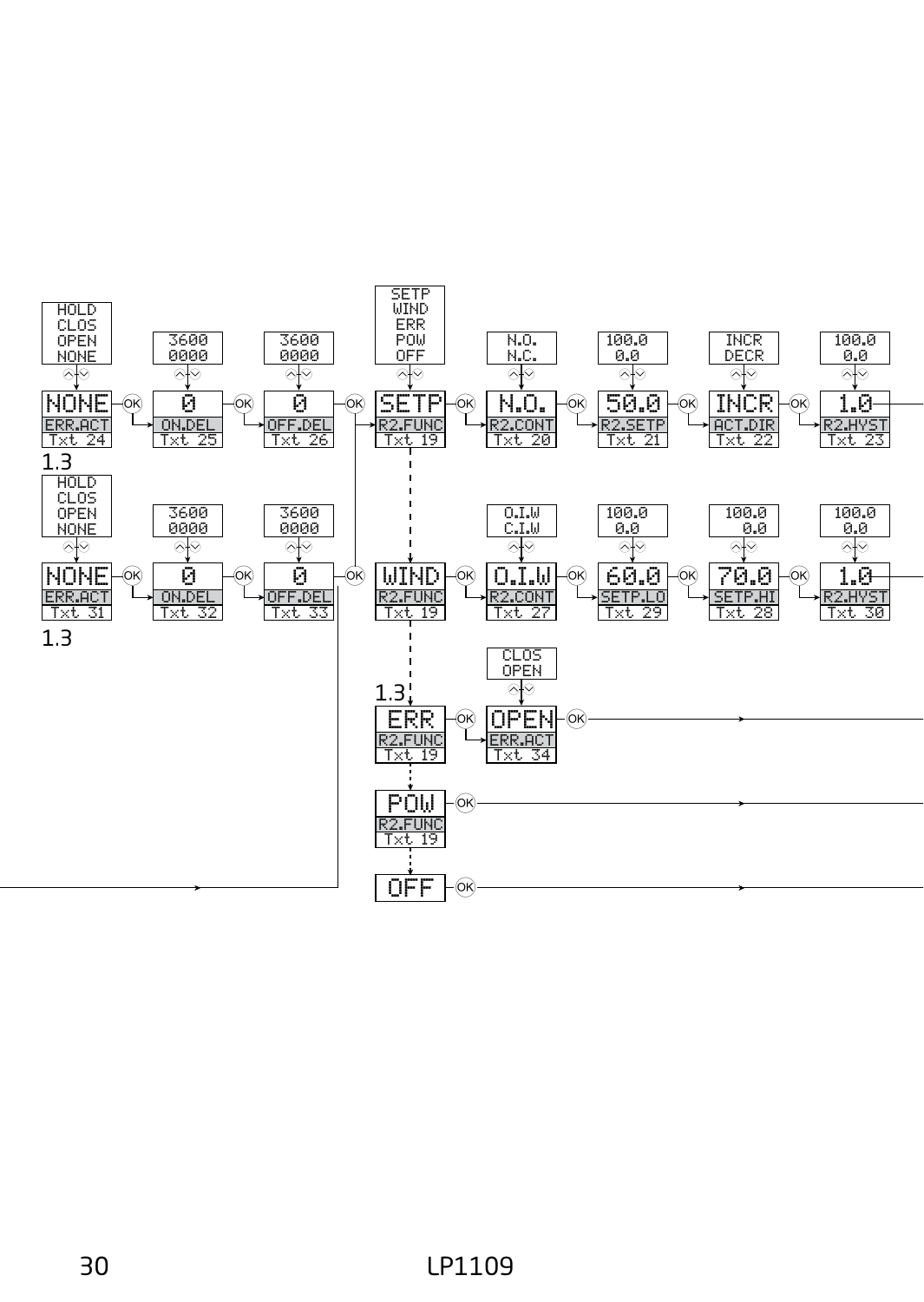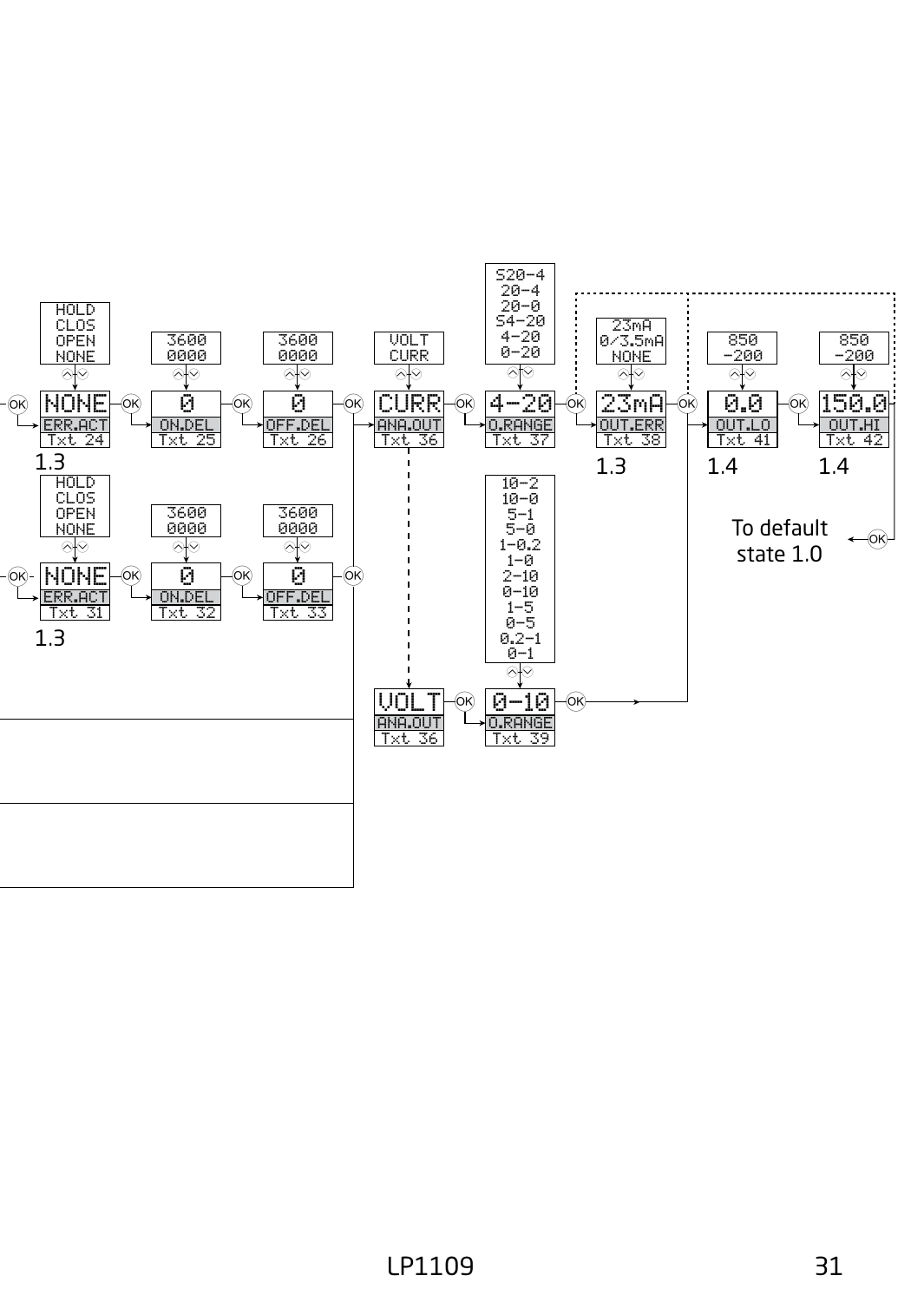<span id="page-31-0"></span>

32 LP1109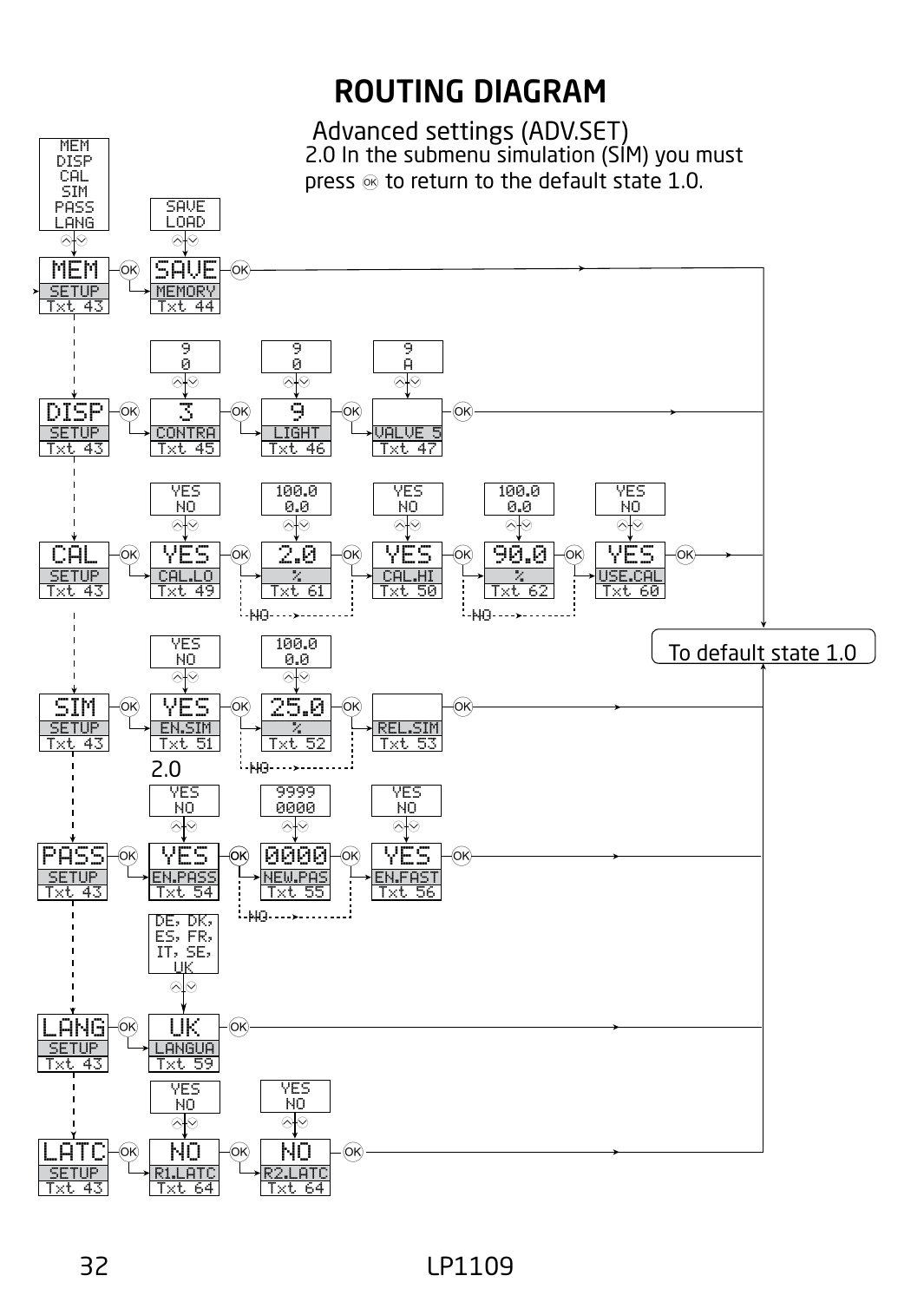# <span id="page-32-0"></span>ROUTING DIAGRAM Manual deactivation of the latch function

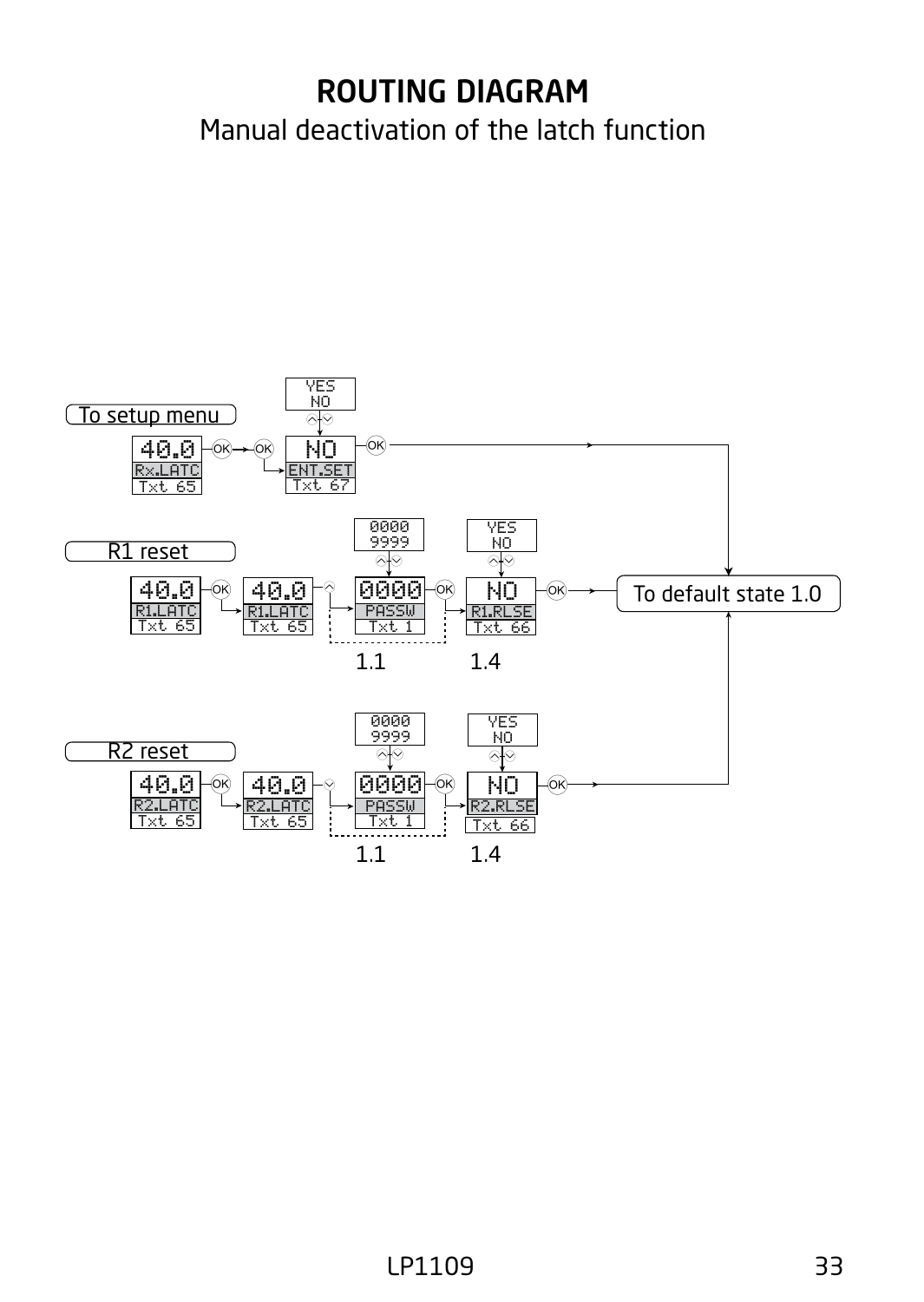# SCROLLING HELP TEXT IN DISPLAY LINE 3

<span id="page-33-0"></span>

| [01]         | Set correct password                                                                 | [19]         | Select OFF function - relay is permanently off                                                                                                                                    |
|--------------|--------------------------------------------------------------------------------------|--------------|-----------------------------------------------------------------------------------------------------------------------------------------------------------------------------------|
| [02]<br>[03] | Enter advanced setup menu?<br>Select temperature input<br>Select potentiometer input |              | Select POWER function - relay indicates power status OK<br>Select ERROR function - relay indicates sensor error only<br>Select SETPOINT function - relay controlled by 1 setpoint |
|              | Select linear resistance input<br>Select current input                               | $[20]$       | Select Normally Closed contact<br>Select Normally Open contact                                                                                                                    |
|              | Select voltage input                                                                 | $[21]$       | Set relay setpoint                                                                                                                                                                |
| $[04]$       | Select 0.0-1 V input range                                                           | $[22]$       | Activate relay on decreasing signal                                                                                                                                               |
|              | Select 0.2-1 V input range                                                           |              | Activate relay on increasing signal                                                                                                                                               |
|              | Select 0-5 V input range                                                             | [23]         | Set relay hysteresis                                                                                                                                                              |
|              | Select 1-5 V input range                                                             | $[24]$       | No error action - undefined status at error                                                                                                                                       |
|              | Select 0-10 V input range                                                            |              | Open relay contact at error                                                                                                                                                       |
|              | Select 2-10 V input range                                                            |              | Close relay contact at error                                                                                                                                                      |
| $[05]$       | Select 0-20 mA input range                                                           |              | Hold relay status at error                                                                                                                                                        |
|              | Select 0-20 mA input range                                                           | $[25]$       | Set relay ON delay in seconds                                                                                                                                                     |
| [06]         | Select 2-wire sensor connection                                                      | $[26]$       | Set relay OFF delay in seconds                                                                                                                                                    |
|              | Select 3-wire sensor connection                                                      | $[27]$       | Relay contact is Closed Inside Window                                                                                                                                             |
|              | Select 4-wire sensor connection                                                      |              | Relay contact is Open Inside Window                                                                                                                                               |
| [07]         | Set resistance value low                                                             | $[28]$       | Set relay window setpoint high                                                                                                                                                    |
| [08]         | Set resistance value high<br>Select Celsius as temperature unit                      | [29]         | Set relay window setpoint low<br>Set relay window hysteresis                                                                                                                      |
| $[09]$       | Select Fahrenheit as temperature unit                                                | [30]<br>[31] | No error action - undefined status at error                                                                                                                                       |
|              | Select TC sensor type                                                                |              | Open relay contact at error                                                                                                                                                       |
|              | Select Ni sensor type                                                                |              | Close relay contact at error                                                                                                                                                      |
|              | Select Pt sensor type                                                                |              | Hold relay status at error                                                                                                                                                        |
|              | Select Cu sensor type                                                                | [32]         | Set relay ON delay in seconds                                                                                                                                                     |
| $[11]$       | Select display unit                                                                  | [33]         | Set relay OFF delay in seconds                                                                                                                                                    |
| $[12]$       | Select decimal point position                                                        | [34]         | Open relay contact at error                                                                                                                                                       |
| [13]         | Set display range low                                                                |              | Close relay contact at error                                                                                                                                                      |
| $[14]$       | Set display range high                                                               | [36]         | Select current as analogue output type                                                                                                                                            |
| $[16]$       | Select Pt10 as sensor type                                                           |              | Select voltage as analogue output type                                                                                                                                            |
|              | Select Pt20 as sensor type                                                           | [37]         | Select 0-20 mA output range                                                                                                                                                       |
|              | Select Pt50 as sensor type                                                           |              | Select 4-20 mA output range                                                                                                                                                       |
|              | Select Pt100 as sensor type                                                          |              | Select S4-20 mA with safety readback                                                                                                                                              |
|              | Select Pt200 as sensor type                                                          |              | Select 20-0 mA output range                                                                                                                                                       |
|              | Select Pt250 as sensor type                                                          |              | Select 20-4 mA output range                                                                                                                                                       |
|              | Select Pt300 as sensor type                                                          |              | Select S20-4 mA with safety readback                                                                                                                                              |
|              | Select Pt400 as sensor type                                                          | [38]         | Select no error action - output undefined at error                                                                                                                                |
|              | Select Pt500 as sensor type                                                          |              | Select downscale at error                                                                                                                                                         |
|              | Select Pt1000 as sensor type                                                         |              | Select NAMUR NE43 downscale at error                                                                                                                                              |
| [17]         | Select Ni50 as sensor type                                                           |              | Select NAMUR NE43 upscale at error                                                                                                                                                |
|              | Select Ni100 as sensor type                                                          | [39]         | Select 0.0-1 V output range                                                                                                                                                       |
|              | Select Ni120 as sensor type                                                          |              | Select 0.2-1 V output range                                                                                                                                                       |
|              | Select Ni1000 as sensor type<br>Select TC-B as sensor type                           |              | Select 0-5 V output range<br>Select 1-5 V output range                                                                                                                            |
| $[18]$       | Select TC-E as sensor type                                                           |              | Select 0-10 V output range                                                                                                                                                        |
|              | Select TC-J as sensor type                                                           |              | Select 2-10 V output range                                                                                                                                                        |
|              | Select TC-K as sensor type                                                           |              | Select 1-0.0 V output range                                                                                                                                                       |
|              | Select TC-L as sensor type                                                           |              | Select 1-0.2 V output range                                                                                                                                                       |
|              | Select TC-N as sensor type                                                           |              | Select 5-0 V output range                                                                                                                                                         |
|              | Select TC-R as sensor type                                                           |              | Select 5-1 V output range                                                                                                                                                         |
|              | Select TC-S as sensor type                                                           |              | Select 10-0 V output range                                                                                                                                                        |
|              | Select TC-T as sensor type                                                           |              | Select 10-2 V output range                                                                                                                                                        |
|              | Select TC-U as sensor type                                                           | $[41]$       | Set temperature for analogue output low                                                                                                                                           |
|              | Select TC-W3 as sensor type                                                          | $[42]$       | Set temperature for analogue output high                                                                                                                                          |
|              | Select TC-W5 as sensor type                                                          |              |                                                                                                                                                                                   |
|              | Select TC-Lr as sensor type                                                          |              |                                                                                                                                                                                   |
|              |                                                                                      |              |                                                                                                                                                                                   |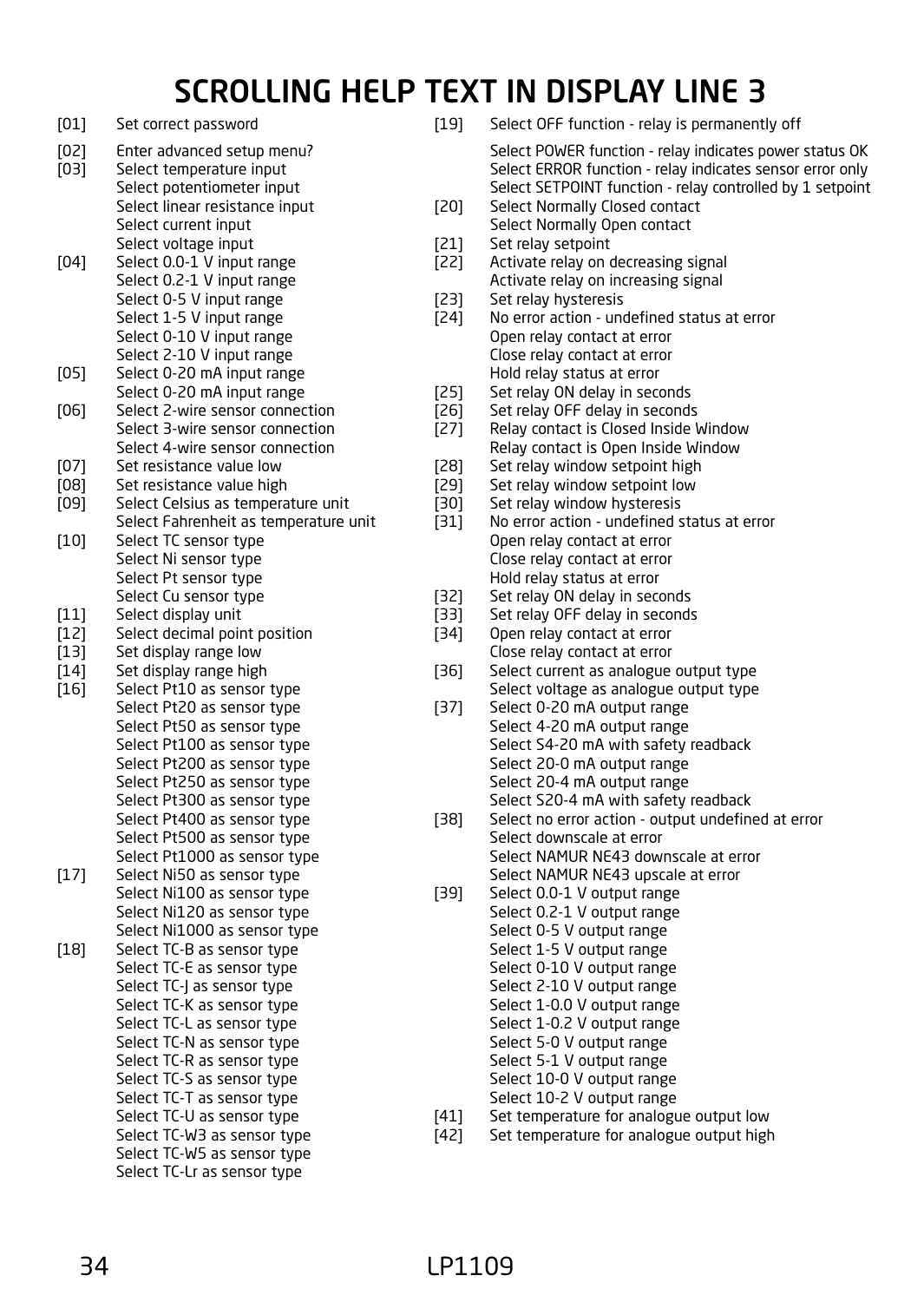- [43] Enter password setup Enter simulation mode Perform process calibration
	- Enter display setup Perform memory operations
- [44] Load saved configuration into IAMS0002 Save IAMS0002 configuration in PGM
- [45] Adjust LCD contrast
- [46] Adjust LCD backlight
- 
- [47] Write a 6-character device TAG<br>[48] Analogue output value is show Analogue output value is shown in display line 3
- Device TAG is shown in display line 3
- [49] Calibrate input low to process value?<br>[50] Calibrate input high to process value?
- [50] Calibrate input high to process value?<br>[51] Enable simulation mode?
- [51] Enable simulation mode?<br>[52] Set the input simulation
- [52] Set the input simulation value<br>[54] Enable password protection?
- Enable password protection?
- [55] Set new password<br>[59] Select language
- [59] Select language<br>[60] Use process cali
- Use process calibration values?
- [61] Set value for low calibration point
- [62] Set value for high calibration point
- [63] Select CJC connector (accessory) Select internal temperature sensor
- 
- [64] Enable relay latch function?<br>[65] Relay is latched press ⊛ to Relay is latched - press  $\otimes$  to acknowledge Relay 1 is latched - press  $\otimes$  to release Relay 2 is latched - press  $\otimes$  to release Relays are latched - press  $\otimes$  or  $\otimes$  tor release relay 1 or relay 2
- [66] Release relay? (if conditions allow)
- [67] Enter setup menu? (latched relays may release!)
- [69] Select Cu10 as sensor type Select Cu20 as sensor type Select Cu50 as sensor type Select Cu100 as sensor type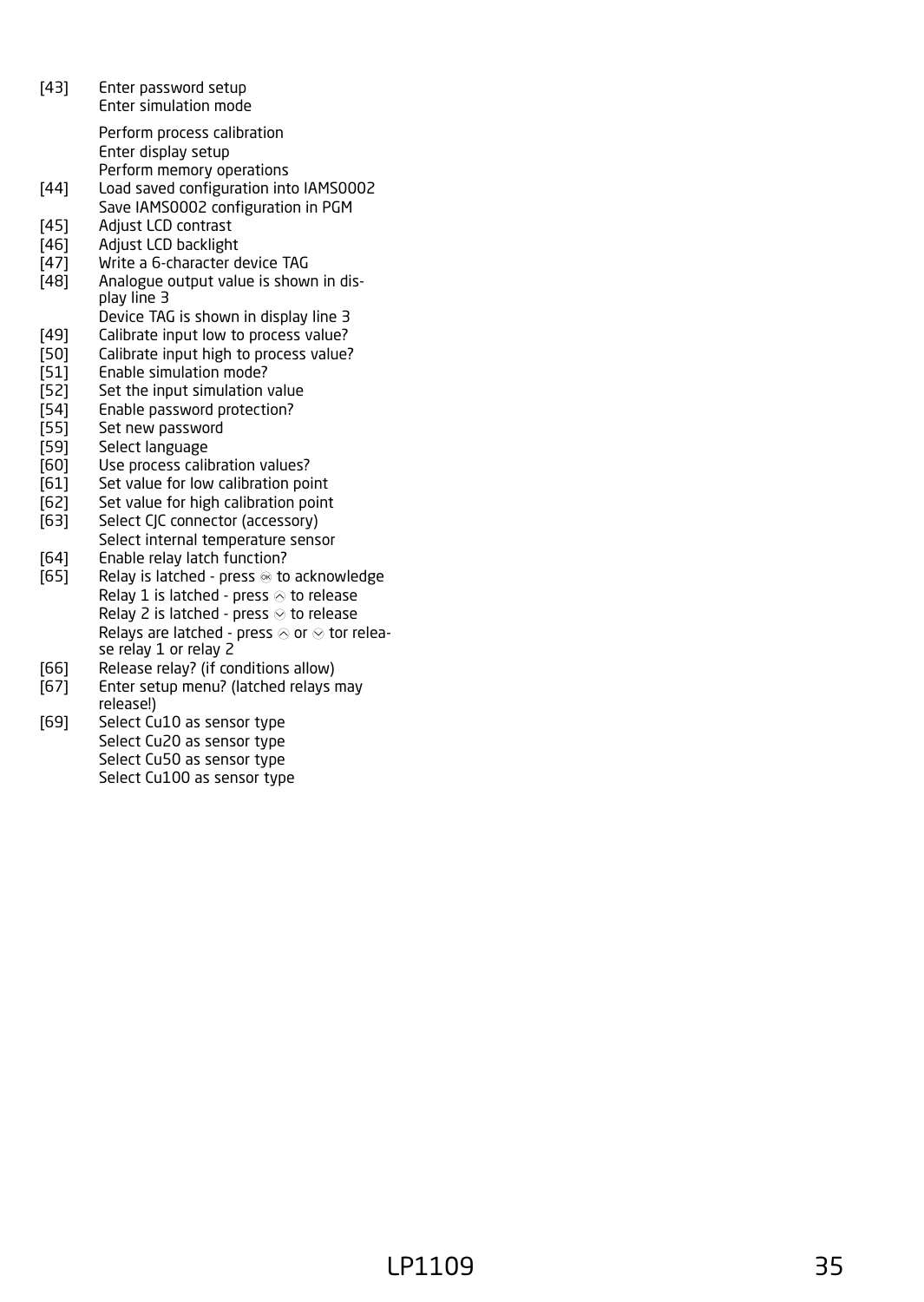### <span id="page-35-0"></span>Graphic depiction of latch function setpoint

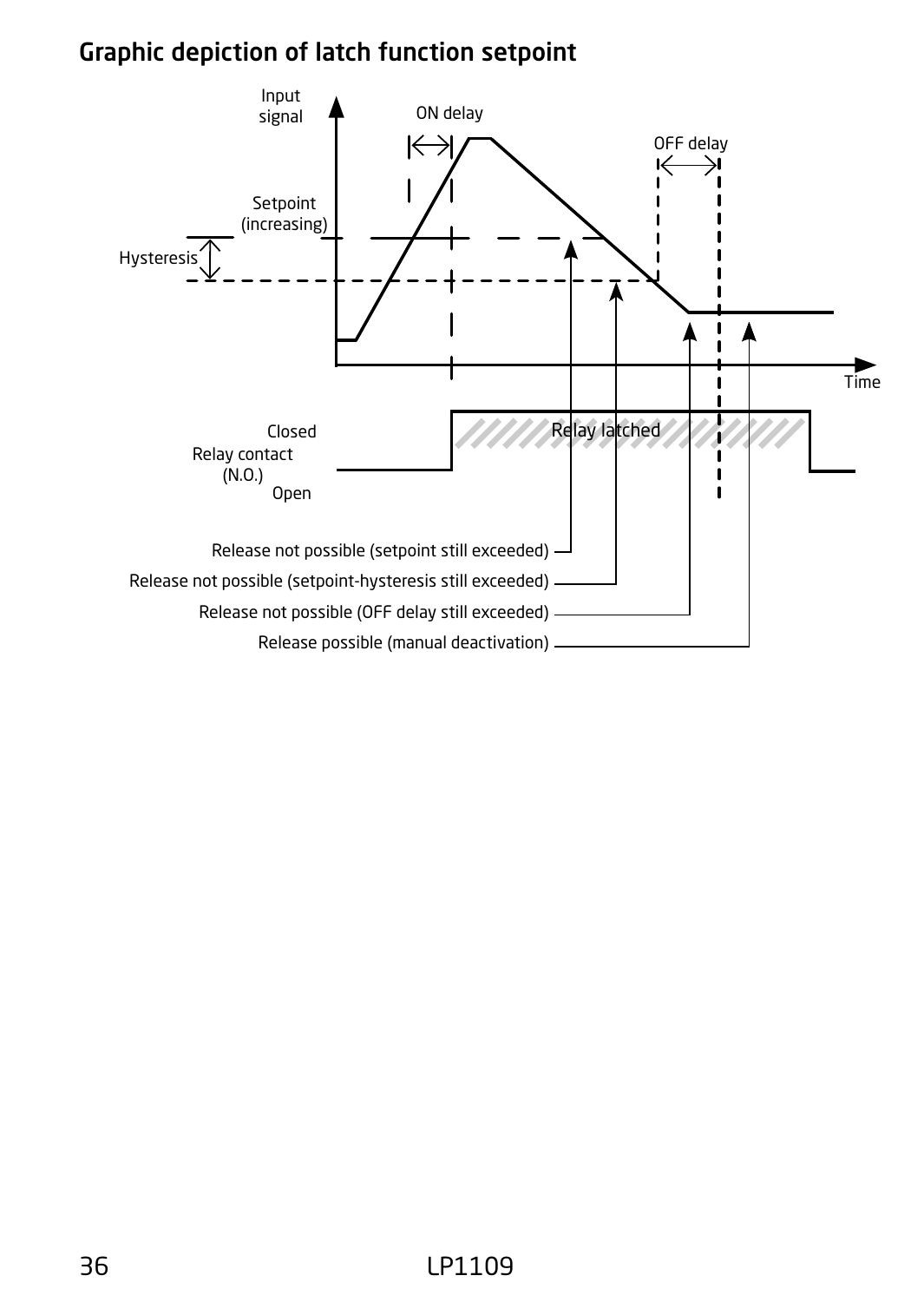### <span id="page-36-0"></span>Graphic depiction of latch function window



LP1109 37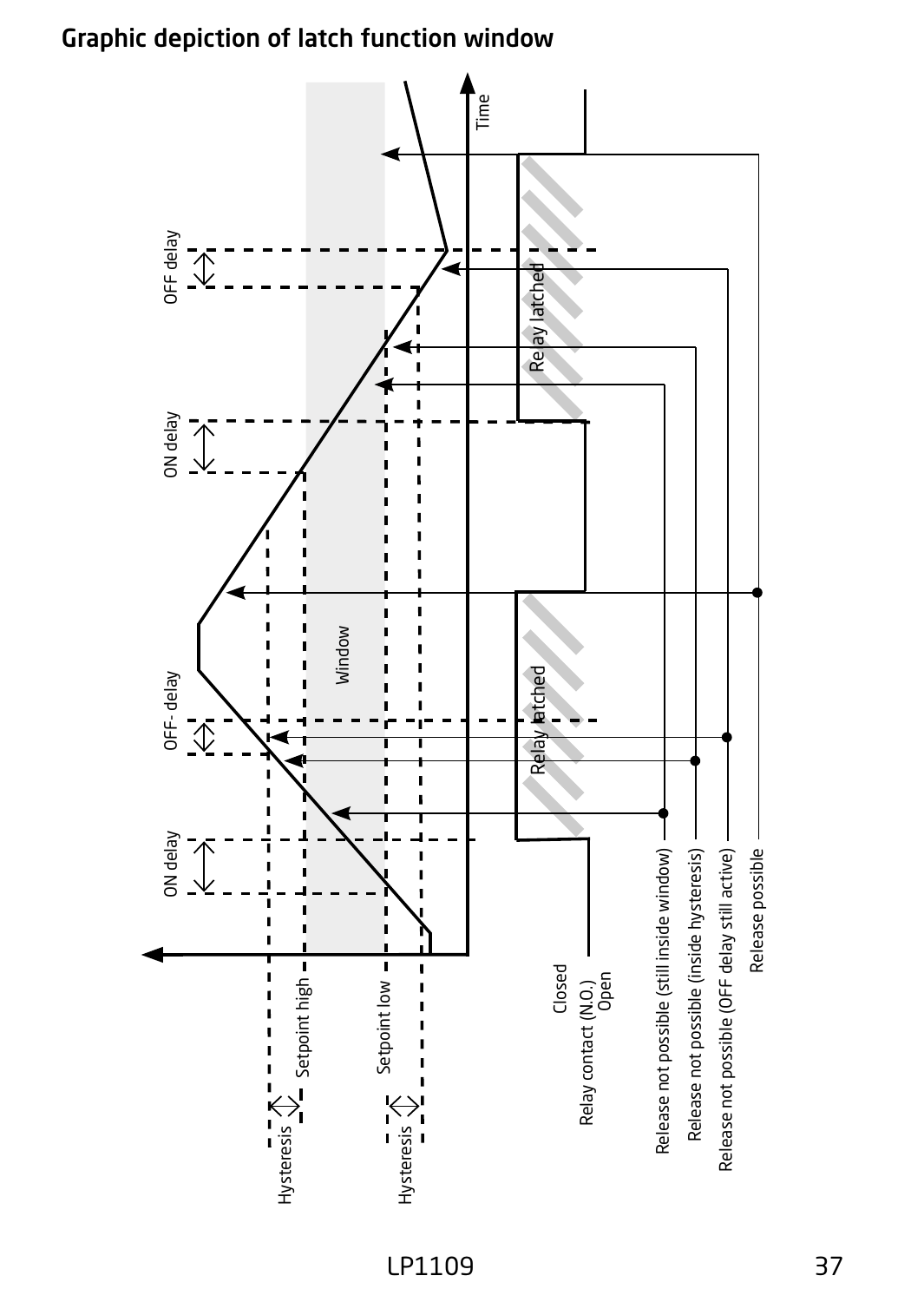### <span id="page-37-0"></span>Graphic depiction of relay action setpoint



#### Graphic depiction of relay action window



Relay function: Window (shown for increasing signal) Contact: Closed inside window = Contact: Open inside window = *1 2*

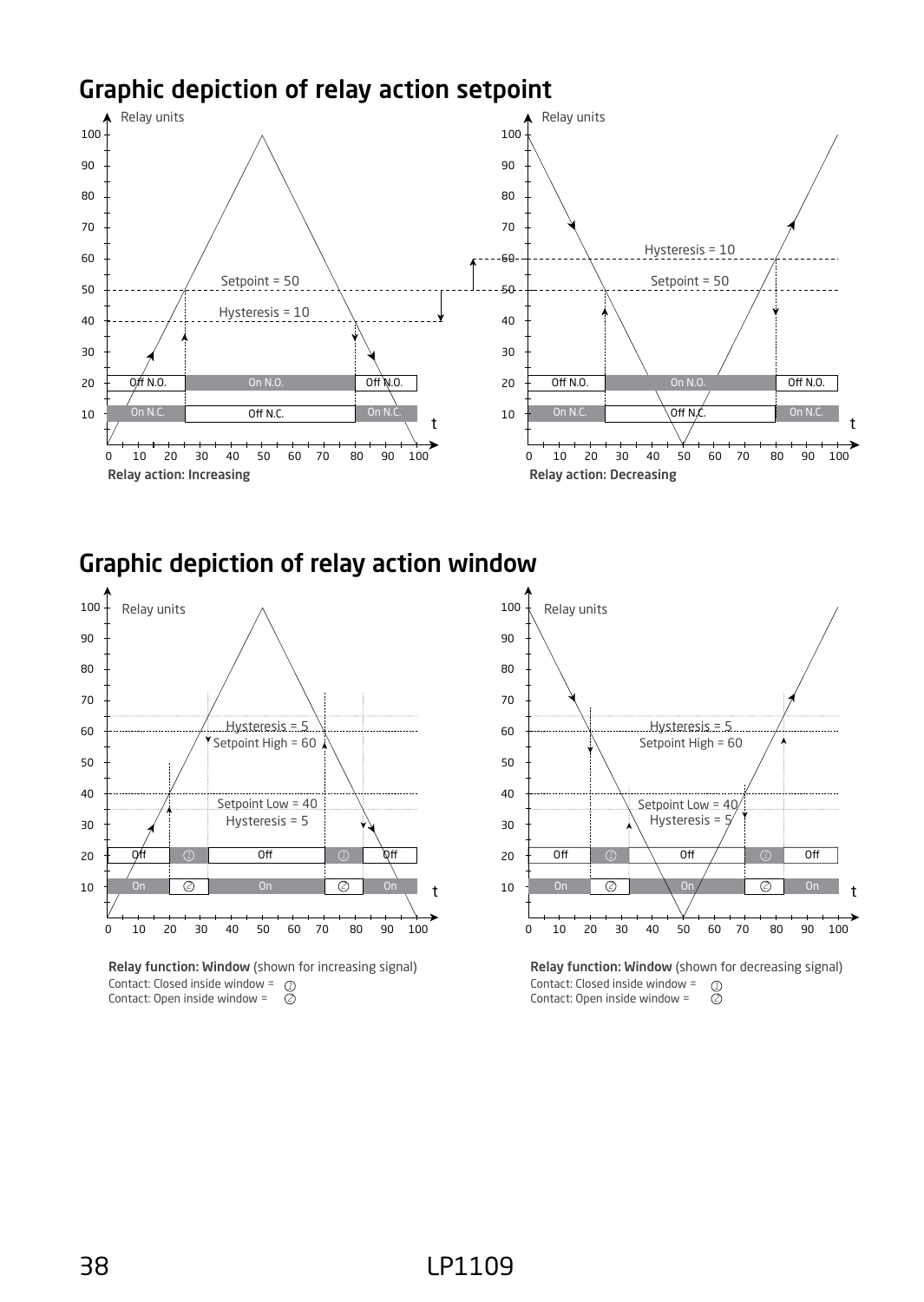# <span id="page-38-0"></span>Ordering information

| <b>DESCRIPTION</b>                                                    | <b>PART NUMBER</b> |
|-----------------------------------------------------------------------|--------------------|
| Universal transmitter with analog output                              | <b>IAMS0002</b>    |
| Universal transmitter with analog output / 2 relays                   | <b>IAMS0022</b>    |
| Universal trip amplifier / 2 relays                                   | <b>IAMS0020</b>    |
| Display / programming module                                          | PGMMOD00           |
| Display/Comms Module - Modbus RTU protocol<br>I interface over RS-485 | PGMMODC1           |